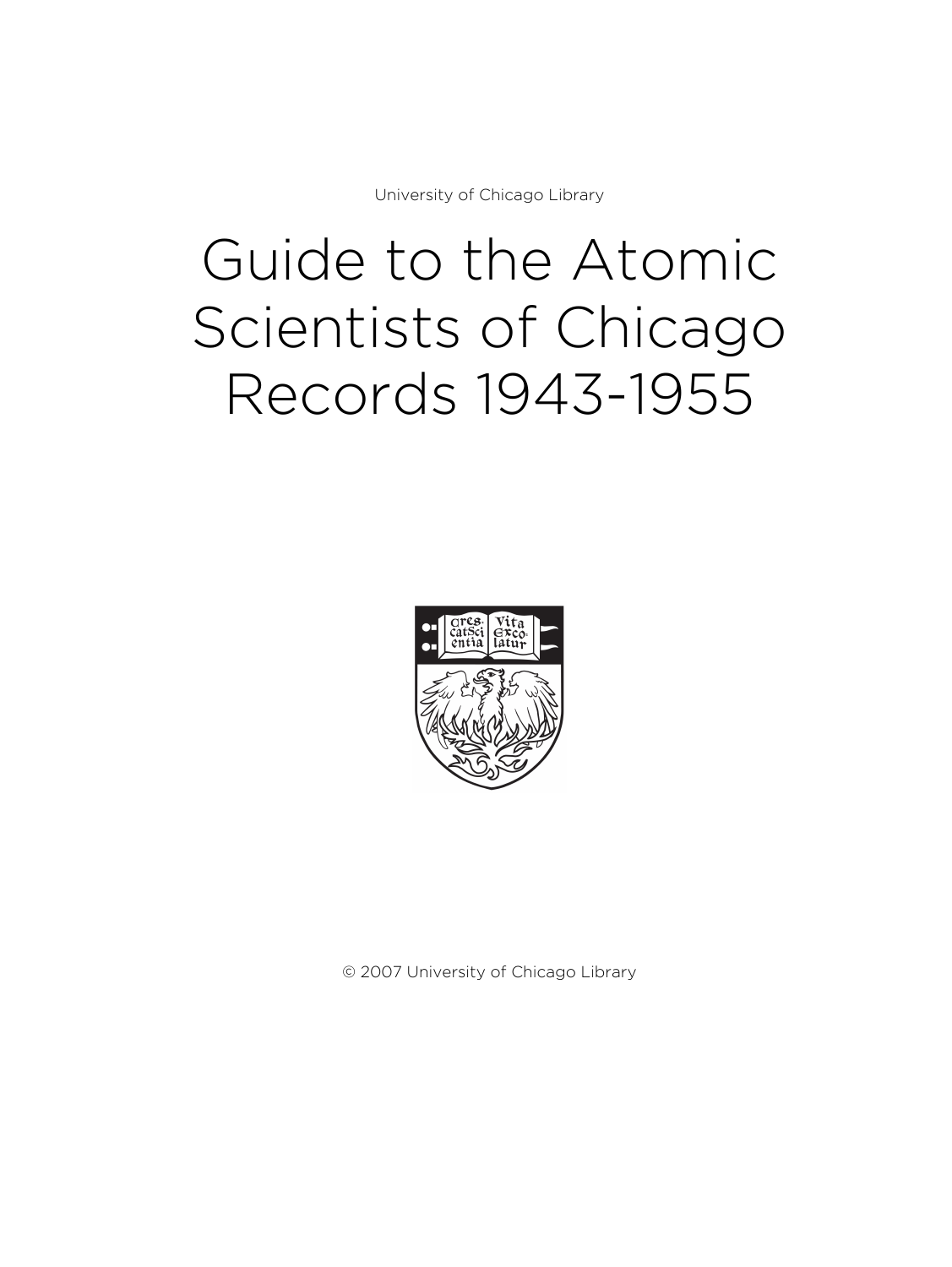# **Table of Contents**

| Descriptive Summary                       | 3  |
|-------------------------------------------|----|
| Information on Use                        | 3  |
| Access                                    | 3  |
| Citation                                  | 3  |
| <b>Biographical Note</b>                  | 3  |
| Scope Note                                | 5  |
| <b>Related Resources</b>                  | 6  |
| Subject Headings                          | 6  |
| <b>INVENTORY</b>                          |    |
| Series I: Subject Matter Files            |    |
| Series II: Correspondence                 | 25 |
| Series III: Library of the ASC            | 31 |
| Series IV: Addenda                        | 33 |
| Subseries 1: Atomic Scientists of Chicago | 33 |
| Subseries 2: University Office of Inquiry | 35 |
| Subseries 3: Associated Scientific Groups | 35 |
| Subseries 4: Conferences                  | 36 |
| Subseries 5: Lester Guttman Papers        | 37 |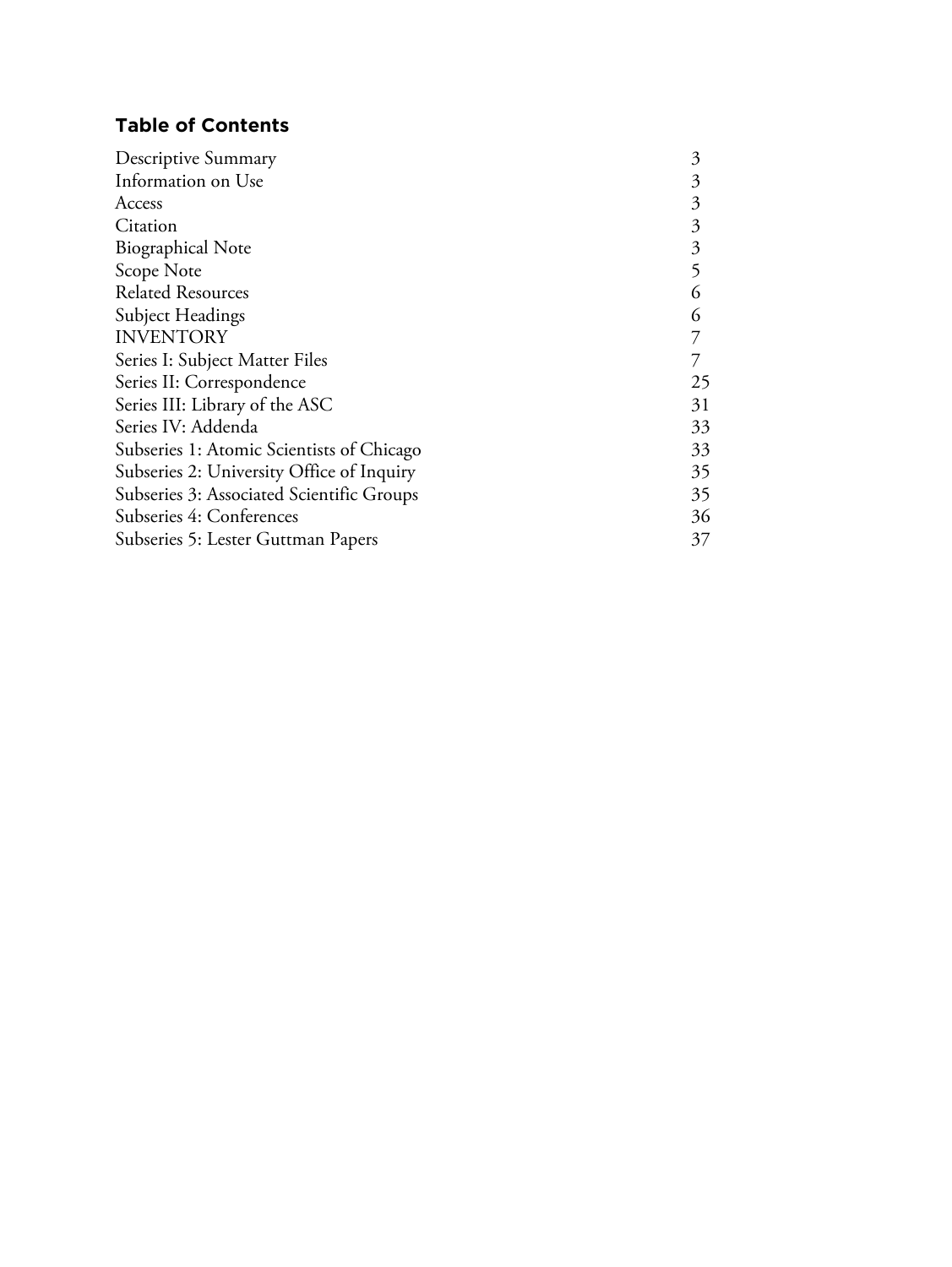# **Descriptive Summary**

| <b>Identifier</b> | ICU.SPCL.ASCHICAGO                                                                                                                                                                                                                                                                                                                                                                                                                                                                                                                                                                                                                                                                                                                                                                                                                                                                                                                                                                                                                                                                                                                                      |
|-------------------|---------------------------------------------------------------------------------------------------------------------------------------------------------------------------------------------------------------------------------------------------------------------------------------------------------------------------------------------------------------------------------------------------------------------------------------------------------------------------------------------------------------------------------------------------------------------------------------------------------------------------------------------------------------------------------------------------------------------------------------------------------------------------------------------------------------------------------------------------------------------------------------------------------------------------------------------------------------------------------------------------------------------------------------------------------------------------------------------------------------------------------------------------------|
| <b>Title</b>      | Atomic Scientists of Chicago. Records                                                                                                                                                                                                                                                                                                                                                                                                                                                                                                                                                                                                                                                                                                                                                                                                                                                                                                                                                                                                                                                                                                                   |
| Date              | 1943-1955                                                                                                                                                                                                                                                                                                                                                                                                                                                                                                                                                                                                                                                                                                                                                                                                                                                                                                                                                                                                                                                                                                                                               |
| <b>Size</b>       | 17 linear ft. (24 boxes)                                                                                                                                                                                                                                                                                                                                                                                                                                                                                                                                                                                                                                                                                                                                                                                                                                                                                                                                                                                                                                                                                                                                |
| <b>Repository</b> | <b>Special Collections Research Center</b><br>University of Chicago Library<br>1100 East 57th Street<br>Chicago, Illinois 60637 U.S.A.                                                                                                                                                                                                                                                                                                                                                                                                                                                                                                                                                                                                                                                                                                                                                                                                                                                                                                                                                                                                                  |
| <b>Abstract</b>   | The Atomic Scientists of Chicago (ASC) was founded in September 1945<br>at the Metallurgical Laboratory of the University of Chicago to address the<br>moral and social responsibilities of scientists regarding the use of nuclear<br>energy and to promote public awareness of its possible consequences.<br>Members included J. A. Simpson, Jr., Kenneth Cole, Farrington Daniels,<br>James Franck, Lester Guttman, Thorfin Hogness, Robert Mulliken, Glenn<br>Seaborg, Leo Szilard, Harold Urey, and Walter Zinn. ASC sponsored<br>conferences, lobbied for policies and in December 1945 began publishing the<br>Bulletin of the Atomic Scientists. The collection contains correspondence,<br>subject files, financial records, manuscripts, newspaper clippings, conference<br>material, membership records, and reports. It also includes material relating<br>to the Chicago Committee for Civilian Control of Atomic Energy, the<br>Association of Scientists for Atomic Education, the Federation of American<br>Scientists, the University Office of Inquiry into the Social Aspects of Atomic<br>Energy, and the papers of Lester Guttman. |

# **Information on Use**

# **Access**

No restrictions

# **Citation**

When quoting material from this collection, the preferred citation is: Atomic Scientists of Chicago. Records, [Box #, Folder #], Special Collections Research Center, University of Chicago Library

# **Biographical Note**

The Atomic Scientists of Chicago was founded on September 26, 1945, by the scientific employees of the Metallurgical Laboratory of the University of Chicago, and was made open to any past or present scientific employee of the Manhattan Project. Work on some aspect of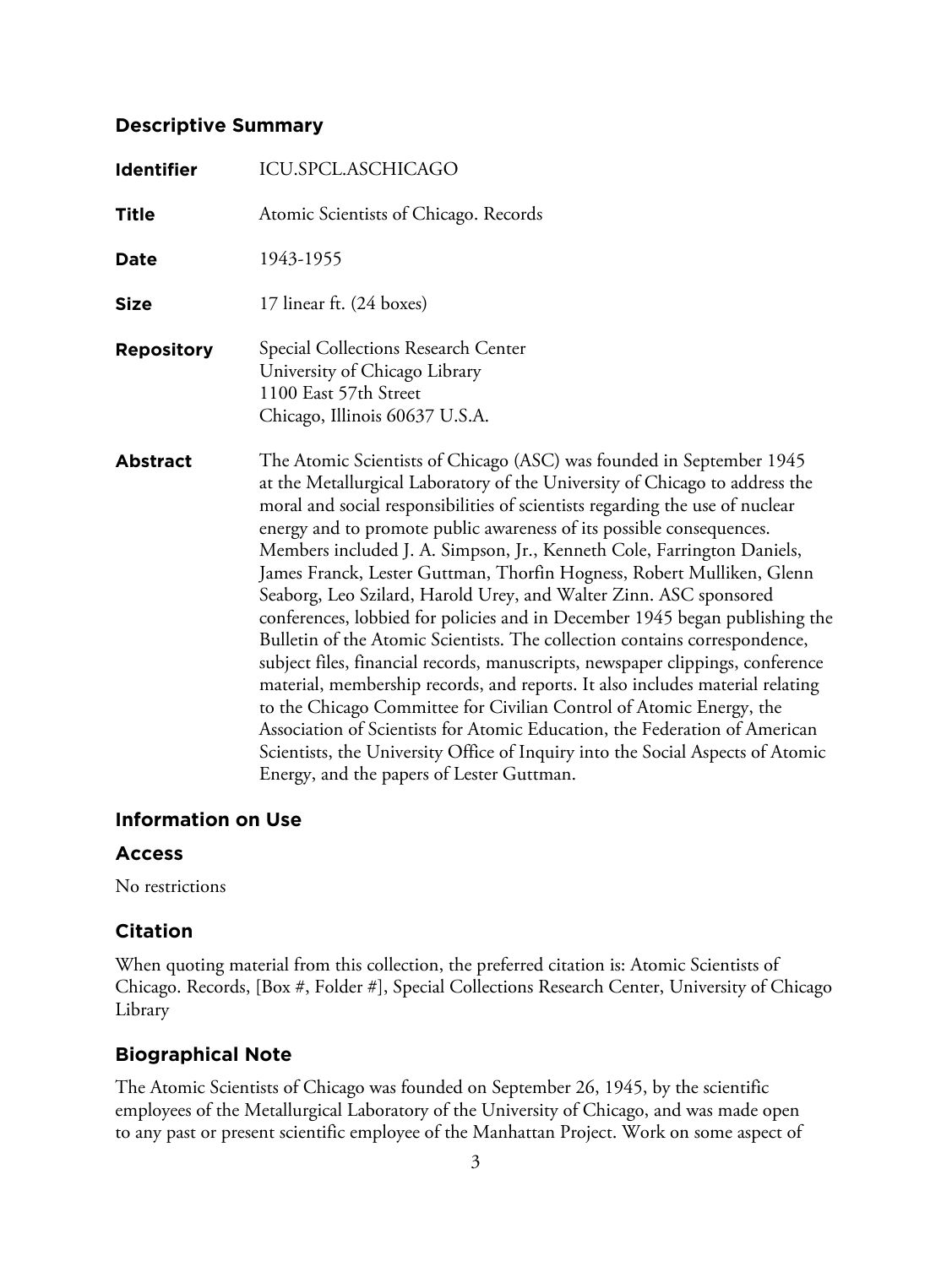the bomb was a requisite for membership. The ASC was established to educate the public and the government in the political, social, and international implications attending the national and international development and exploitation of atomic energy. The constitution, adopted on October 30, 1945, defined the aims of the organization as, "to explore, clarify and formulate the opinion and responsibilities of scientists in regard to the problems brought about by the release of nuclear energy,…and to educate the public to a full understanding of the scientific, technological and social problems arising from the release of nuclear energy."

ASC's membership consisted of approximately two hundred, or almost ninety percent, of the University of Chicago's scientists who had participated in the development of the bomb during the war years--coinciding with the Manhattan Project. Including such noted scientists as Harold Urey, Leo Szilard, Harrison Brown, Thorfin Hogness, and John Simpson. By December 1945 the body had been incorporated in Illinois as a non-profit organization, and had affiliated with the Federation of American Scientists.

On December 10, 1945, the first issue of the Bulletin of the Atomic Scientists, a six-page periodical that was to grow into one of about fifty pages, appeared. The original executive committee was headed by J.A. Simpson, Jr., and the advisory committee was composed of Thorfin Hogness, chairman, Kenneth C. Cole, Farrington Daniels, James Franck, Robert S. Mulliken, Glenn T. Seaborg, Harold C. Urey and Walter H. Zinn. The staff was comprised of H.H. Goldsmith, secretary to the Executive Committee; L.C. Furney, treasurer; and Mrs. R. Adams, secretary.

In November 1945, a University Office of Inquiry into the Social Aspects of Atomic Energy was formed under University auspices as a companion organization to the Atomic Scientists of Chicago. This latter organization embraced the entire University, and its program and methods closely paralleled that of ASC.

The leading members of the Office of Inquiry were Professors E.A. Shils, Robert Redfield, Leo Szilard, T.W. Schultz, Jacob Marschak, Fred Eggan and Jacob Viner. The Office of Inquiry, though technically a separate organization, and open to those not qualified for membership in ASC, co-operated closely with ASC, especially on Bulletin articles and editorials, and on contacts and legislative agitation. As a result, some of its papers and correspondence, especially that of Robert Redfield, are incorporated in this collection.

In April 1949, a reorganization of ASC occurred. The Educational Foundation for Nuclear Science was incorporated under an Illinois charter as a non-profit educational organization with the sole function of publishing the Bulletin, hitherto published by ASC. The ASC continued as a separate organization, engaging in education and propaganda activities, as before, but with increased attention to political action. Its membership, resources and activities achieved a peak in the period of 1946 to 1947, subsequently undergoing a sharp decline, coincident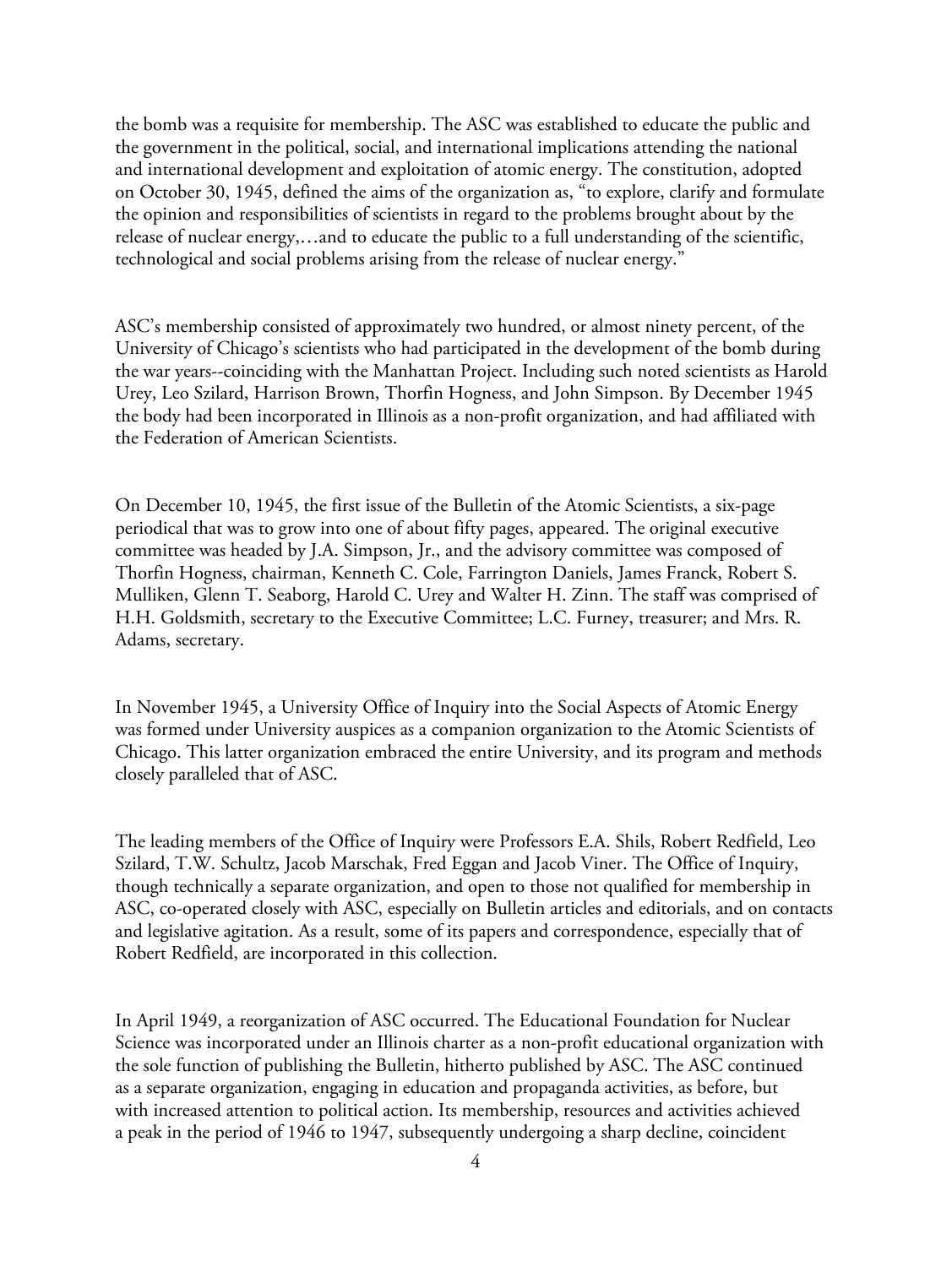with the decline in public interest over atomic energy problems. Again, in 1954, there was renewed interest in the organization, due to the threat scientist's saw in "McCarthism" and the Oppenheimer Case. A further decline of ASC membership and activities led the organization, in February 1959, to propose that the Atomic Scientists of Chicago be disbanded. The proposal also suggested that their remaining funds be turned over to a new organization, the Atomic Science Fund, which was to be incorporated as a non-profit, educational body, devoted exclusively to organizing and conducting scientific conferences on atomic energy.

The ASC had conducted three conferences in Chicago (September and December 1945, and February 1946), and three abroad (Pugwash, N.S., 1957; La Beauport, Canada, 1958; and Vienna and Kitzbuhel, Austria, 1958). By re-incorporation, it was hoped that the group might obtain the tax exemption which it was not allowed under its original charter, inasmuch as it was then a political action group. The proposal from February 1959 was abandoned and a meeting was called in June 1959 to decide the future of the ASC.

### **Scope Note**

The records of the ASC have been arranged into four series: I. Subject Files, II. Correspondence, III. Library of the ASC, and IV. Addenda. The collection covers the period 1943-1955 and includes correspondence; financial records, miscellaneous manuscripts; and records of the Chicago Committee for Civilian Control of Atomic Energy, a group of non-scientist Chicagoans affiliated to the National Committee for Civilian Control, supporting the atomic scientists' fight for civilian control of atomic energy.

In arranging the papers of the ASC the original order has been maintained. In some cases apparent inconsistencies will arise in arrangement, but because of the extent of the collection no major attempt has been made at this time to correct these discrepancies. Researchers are therefore strongly urged to search all possible places where material might be filed when seeking a particular item, e.g., when seeking a specific letter of Harold Urey, his file in Correspondence Files, the Executive Committee's Files, the subject files, etc., should be searched.

The Subject Files have been arranged by subject matter, alphabetically; each subject group is further sub-divided alphabetically; material in each folder is arranged by date. The Correspondence Files are arranged alphabetically as follows: first, under each letter of the alphabet there is a General Correspondence File, containing material and correspondence arranged alphabetically; second, following each General Correspondence File there are Subject Files, arranged alphabetically, each folder arranged by date. In both the Subject Files and the Correspondence Files near-print material and newspaper clippings, and other miscellaneous material will often be found. Generally, the Subject Files contain correspondence, near-print material, and miscellaneous matter relative to a specific subject. However, if the subject did not seem to warrant a separate grouping, the material was often filed in the Correspondence Files.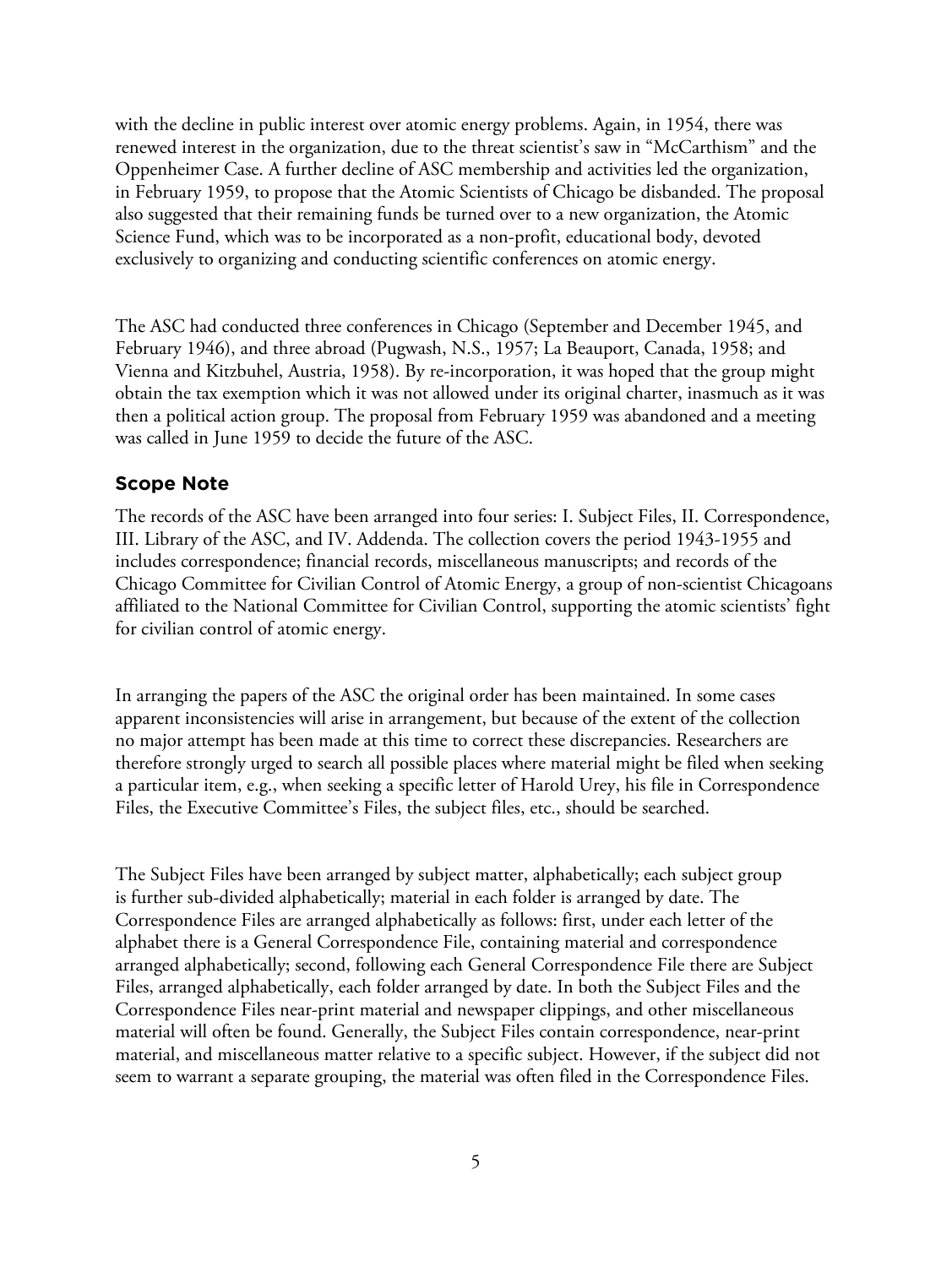The third series, Library of the ASC, consists of miscellaneous correspondence and printed material. Series IV, Addenda, has been arranged into four subseries that include Atomic Scientists of Chicago, University Office of Inquiry, Associated Scientific Groups, and Conferences. The addenda comprise the years 1945 to 1954, mostly of the periods 1945 to 1947, and with a scattering of 1954 papers, the bulk of which concern the Oppenheimer Case. Except for amplifying the atomic energy conferences, and the material on the Oppenheimer Case, the addenda appear to add little informational value to that contained in the other three series. A similarity of folder headings should enable the user to correlate Series IV with Series' I through III.

The addenda series also includes the papers of Lester Guttman, one time chairman of the Atomic Scientists of Chicago and longtime member of its executive committee. Guttman, a physical chemist, was with the Manhattan Project in New Mexico from 1943 to 1946. He was a member of the faculty of the Institute for Metals at the University of Chicago from 1946 to 1955. In 1956, he became a senior chemist at Argonne National Laboratories, administered by the University of Chicago for the U.S. Government. The papers include files from his membership in both the ASC and the Federation of American Scientists.

# **Related Resources**

The following related resources are located in the Department of Special Collections:

Related Resources

http://www.lib.uchicago.edu/e/spcl/select.html

# **Subject Headings**

- Cole, Kenneth Stewart
- Daniels, Farrington
- Franck, James
- Guttman, Lester
- Hogness, Thorfin Rusten
- Simpson, John A.
- Szilard, Leo
- Urey, Harold Clayton
- Atomic Scientists of Chicago
- Association of Scientists for Atomic Education
- Chicago Committee for Civilian Control of Atomic Energy
- Federation of American Scientists
- University of Chicago. Office of Inquiry into the Social Aspects of Atomic Energy
- United States. Office of Scientific Research and Development. Metallurgical Laboratory
- Bulletin of Atomic Scientists
- Atomic bomb -- Moral and ethical aspects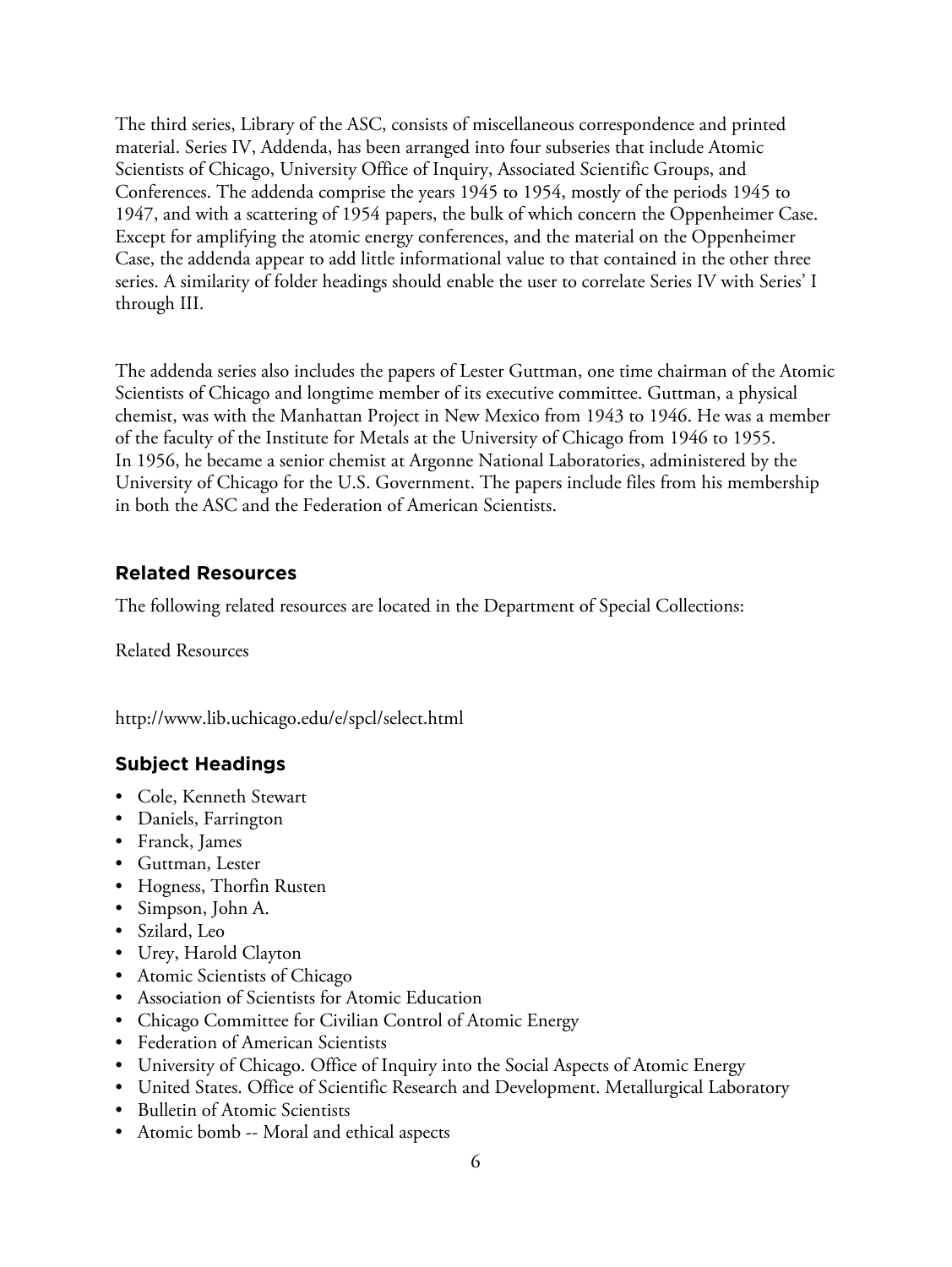- Nuclear energy -- Moral and ethical aspects -- United States
- Nuclear energy -- Social aspects -- United States

### **INVENTORY**

### **Series I: Subject Matter Files**

### **Box 1**

#### **Folder 1**

Attacks on the Atomic Energy Committee, Joint Committee Hearings (based on Senator Hickenlooper's charges of mal-administration in 1949)

### **Box 1**

# **Folder 2**

Bulletin of Atomic Scientists (miscellaneous papers)

# **Box 1**

#### **Folder 3**

Bulletin of Atomic Scientists, Emergency Committee of Atomic Scientists (financial and business correspondence)

# **Box 1**

### **Folder 4**

Chicago Committee for Civilian Control (CCCC) (Affiliated with the National Committee to support atomic scientists in their fight for civilian control of Atomic Energy, 1946); Acceptance, letters of, to Join Committee

**Box 1**

#### **Folder 5**

CCCC, Chicago Committee Actions

#### **Box 1**

#### **Folder 6**

CCCC, Actions by Groups

#### **Box 1**

**Folder 7**

CCCC, American Veteran's Committee

# **Box 1**

**Folder 8**

CCCC, Budget

### **Box 1**

### **Folder 9**

CCCC, Clippings, Publicity, etc.

# **Box 1**

# **Folder 10**

CCCC, Cooperation

### **Box 1**

#### **Folder 11**

CCCC, Chicago Committee for Civilian Control of Atomic Energy (correspondence and near-print material)

# **Box 1**

**Folder 12**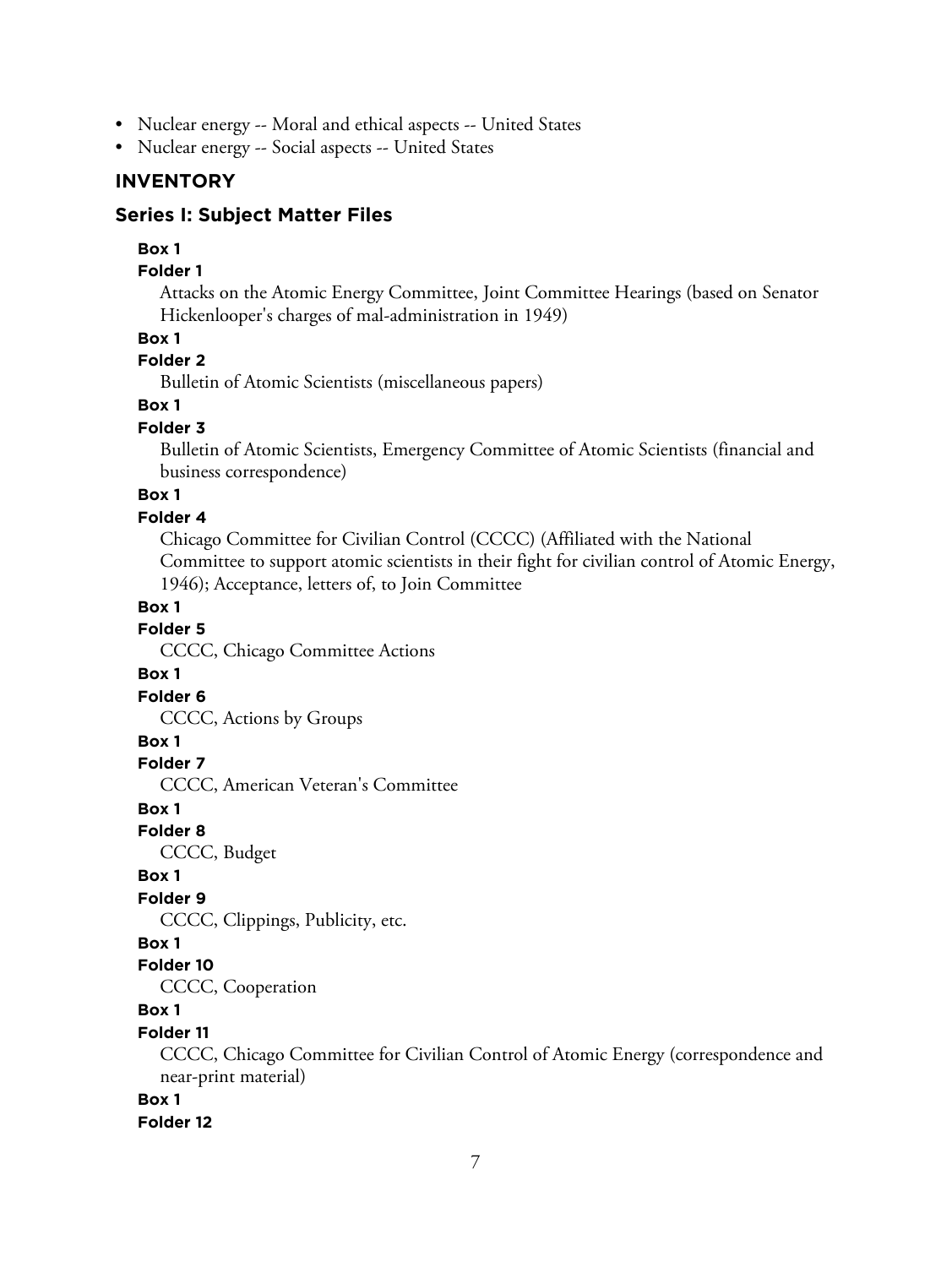CCCC, Correspondence

**Box 1**

### **Folder 13**

CCCC, Horwich, Letters to scientists who speak, Katzin's talks, cooperating organizations

#### **Box 1**

#### **Folder 14**

CCCC, House, in re McMahon Bill

### **Box 1**

#### **Folder 15**

CCCC, Ibser File, duplication of

#### **Box 1**

#### **Folder 16**

CCCC, Literature, sample and form letters

# **Box 1**

### **Folder 17**

CCCC, Membership lists and early press releases

### **Box 1**

### **Folder 18**

CCCC, Chicago Committee members

#### **Box 1**

### **Folder 19**

CCCC, Meeting, May 1946

# **Box 1**

### **Folder 20**

CCCC, National Committee (for Civilian Control of Atomic Energy)

### **Box 1**

#### **Folder 21**

CCCC, NCAI form letter no. 2 (National Committee on Atomic Information)

### **Box 1**

### **Folder 22**

CCCC, Senate, form letters to

### **Box 1**

**Folder 23**

CCCC, Senators, form letters from and to

# **Box 1**

# **Folder 24**

CCCC, Reports

# **Box 1**

# **Folder 25**

CCCC, Resolutions

#### **Box 1**

**Folder 26**

CCCC, Steering Committee

### **Box 1**

### **Folder 27**

CCCC, Quiz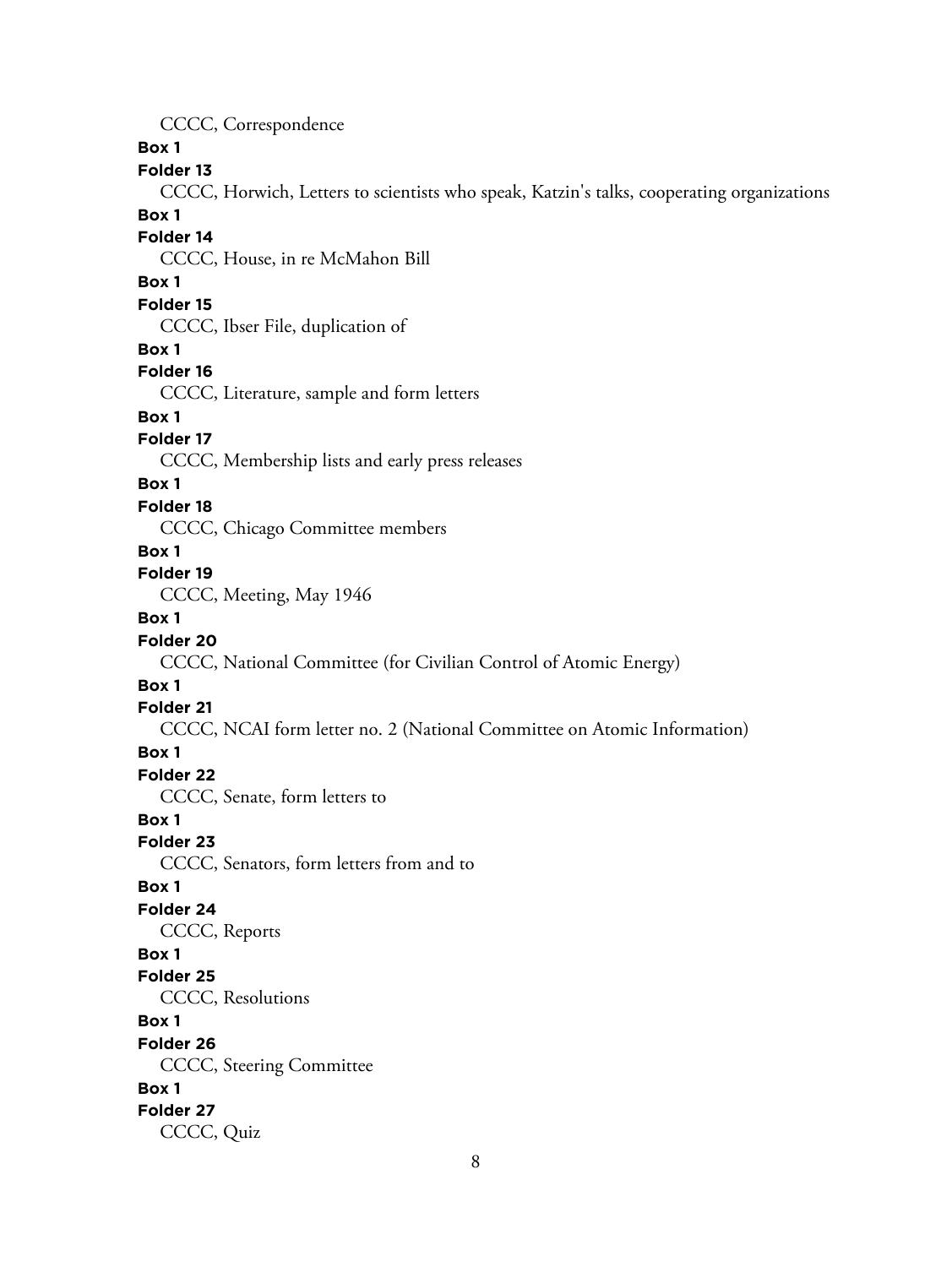#### **Folder 28**

CCCC, Mrs. Welling's correspondence

### **Box 1**

# **Folder 29**

CCCC, Mrs. Welling

# **Box 1**

**Folder 30**

CCCC, YMCA and YWCA

# **Box 2**

#### **Folder 1**

Conferences (held by the ACS, occasionally in cooperation with other groups, to examine with non-scientific public leaders the problems raised by atomic energy)

# **Box 2**

# **Folder 2**

Conferences, requests for

# **Box 2**

### **Folder 3**

Conferences, materials sent to out of town conferences

# **Box 2**

# **Folder 4**

Conferences, Atomic Energy Conference

# **Box 2**

# **Folder 5**

Conferences, April 26, 1947

# **Box 2**

# **Folder 6**

Conferences, Business conferences

# **Box 2**

**Folder 7**

Conferences, Chicago conference, acceptances

# **Box 2**

#### **Folder 8**

Conferences, Chicago conference, answers pending

### **Box 2**

# **Folder 9**

Conferences, Chicago conference, background data

# **Box 2**

# **Folder 10**

Conferences, Chicago conference, previous correspondence

# **Box 2**

### **Folder 11**

Conferences, Chicago conference, lists

### **Box 2**

# **Folder 12**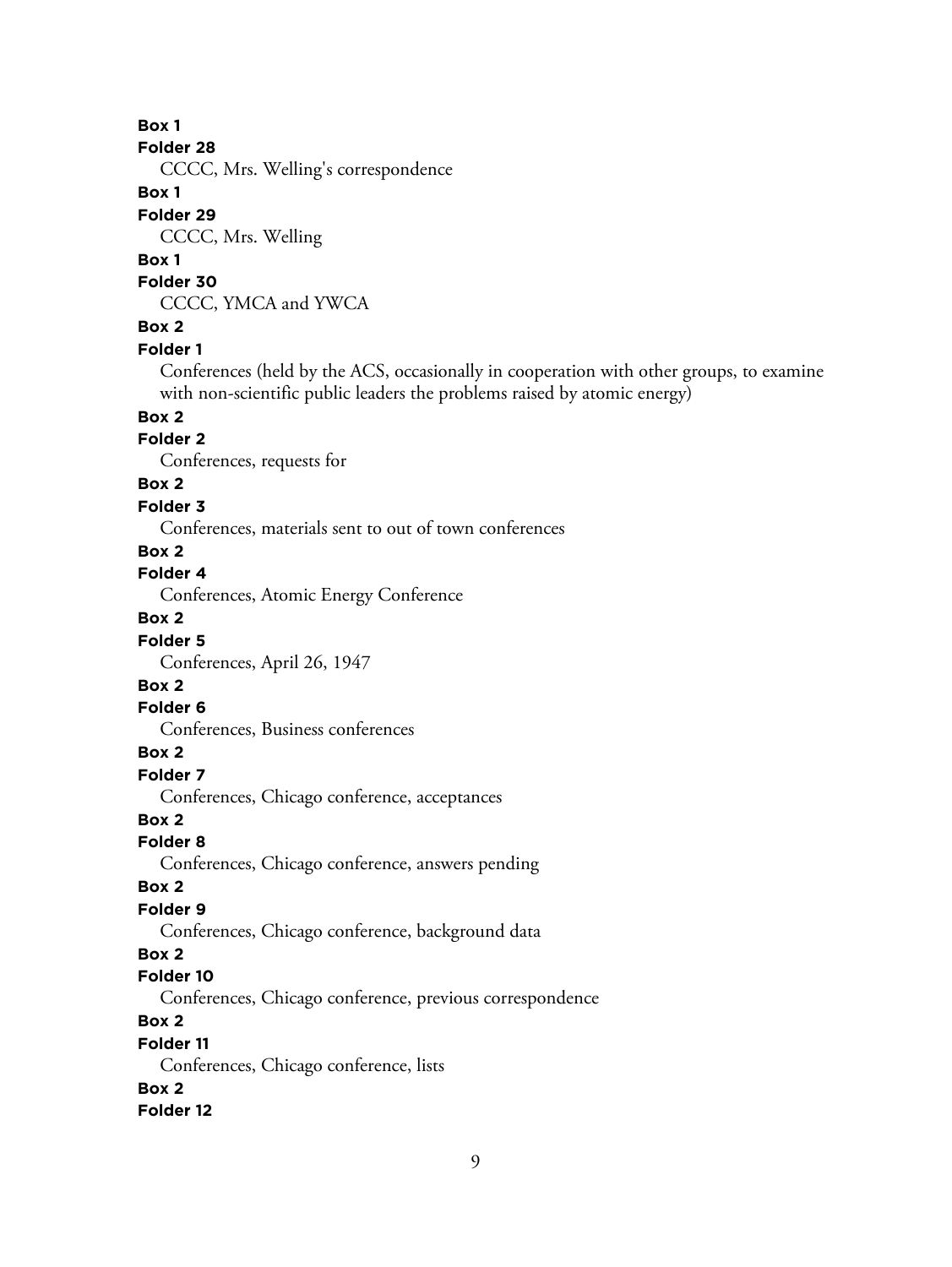Conferences, Chicago conference, rejections, international control conference, December 1946

# **Box 2**

### **Folder 13**

Conferences, Chicago conference, rejections

### **Box 2**

### **Folder 14**

Conferences, Flint conference

#### **Box 2**

**Folder 15**

Conferences, Grand Rapids conference

**Box 2**

#### **Folder 16**

Conferences, Illinois conference

# **Box 2**

### **Folder 17**

Conferences, International conference

### **Box 3**

### **Folder 1**

Conferences, Kansas conference

# **Box 3**

# **Folder 2**

Conferences, Labor conference, invitations

#### **Box 3**

# **Folder 3**

Conferences, Labor conference, miscellaneous

### **Box 3**

# **Folder 4**

Conferences, Lake Geneva conference

# **Box 3**

### **Folder 5**

Conferences, Lake Geneva conference, acceptances

#### **Box 3**

# **Folder 6**

Conferences, Lake Geneva conference, expenses

# **Box 3**

# **Folder 7**

Conferences, Lake Geneva conference, invitations

# **Box 3**

# **Folder 8**

Conferences, Lake Geneva conference, other

### **Box 3**

# **Folder 9**

Conferences, Lake Geneva conference, ASC questionnaire

# **Box 3**

#### **Folder 10**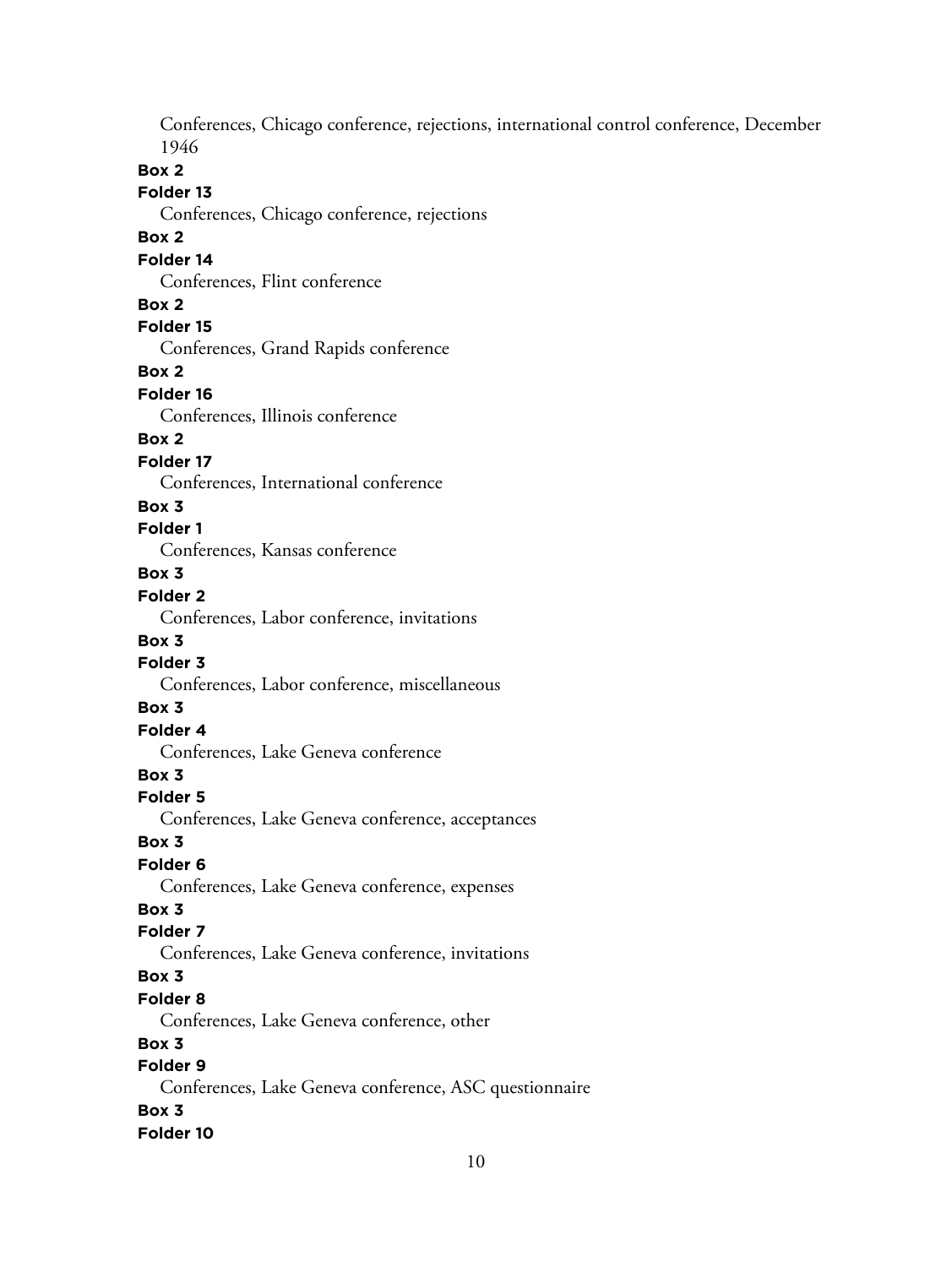Conferences, Legislative conference, December 27-28, 1945

#### **Box 3**

# **Folder 11**

Conferences, Movie industry

### **Box 3**

### **Folder 12**

Conferences, New York Radio conference

# **Box 3**

# **Folder 13**

Conferences, Princeton conference

### **Box 3**

### **Folder 14**

Conferences, Radioactivity meeting, October 1946

### **Box 3**

# **Folder 15**

Conferences, Religious conference

# **Box 3**

### **Folder 16**

Conferences, Religious conference, history of

### **Box 4**

### **Folder 1**

Conferences, Religious leaders, conference of

# **Box 4**

# **Folder 2**

Conferences, Religious leaders' and scientists' meeting, proceedings of

### **Box 4**

### **Folder 3**

Conferences, Joint committee

# **Box 4**

# **Folder 4**

Conferences, Science and the Welfare of Mankind, conference on (MISSING)

# **Box 4**

### **Folder 5**

Conferences, State-wide conferences

### **Box 4**

# **Folder 6**

Conferences, Toledo conference

# **Box 4**

### **Folder 7**

Conferences, Dinners

# **Box 4**

### **Folder 8**

Contacts (lists of people of note to contact for propaganda purposes), individual contacts

# **Box 4**

# **Folder 9**

Contacts, Press-radio contacts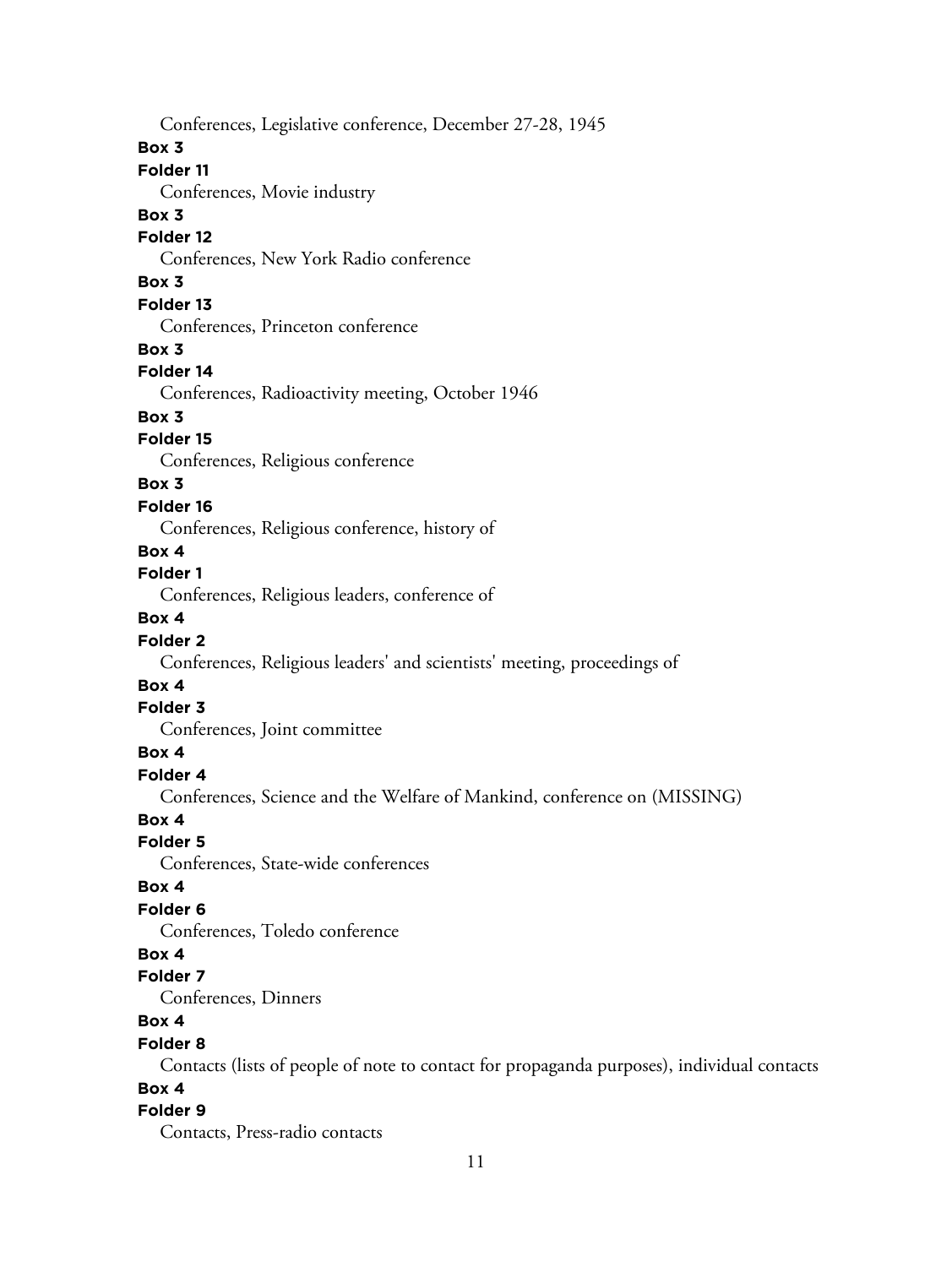#### **Folder 10**

Contacts, State Department contacts

# **Box 4**

#### **Folder 11**

Corporation details (material relating to the organization, incorporation, and constitutional management of the ASC, Inc.), Atomic Scientists of Chicago business

# **Box 4**

# **Folder 12**

Corporation details, constitution and by-laws of ASC up to date, November 1, 1950, ASC 1948

#### **Box 4**

#### **Folder 13**

Corporation details, constitution, original and history of changes of

# **Box 4**

# **Folder 14**

Corporation details, organizational records

### **Box 4**

### **Folder 15**

Descriptive materials of ASC (material pertaining to the internal administration and organization of the ASC), Advisory Committee

#### **Box 4**

### **Folder 16**

Descriptive materials of ASC, aims of the atomic scientists

### **Box 4**

### **Folder 17**

Descriptive materials of ASC, biographies of atomic scientists, ASC-1948

### **Box 4**

#### **Folder 18**

Descriptive materials of ASC, Committee set-up

#### **Box 4**

#### **Folder 19**

Descriptive materials of ASC, office information

# **Box 4**

### **Folder 20**

Descriptive materials of ASC, outstanding ditto-masters, ASC-1948

### **Box 4**

### **Folder 21**

Descriptive materials of ASC, personnel, ASC-1948

### **Box 5**

# **Folder 1**

Dues and membership (material relating to membership dues and membership drives, FAS dues

# **Box 5**

### **Folder 2-2A**

Dues and membership, 1945-1946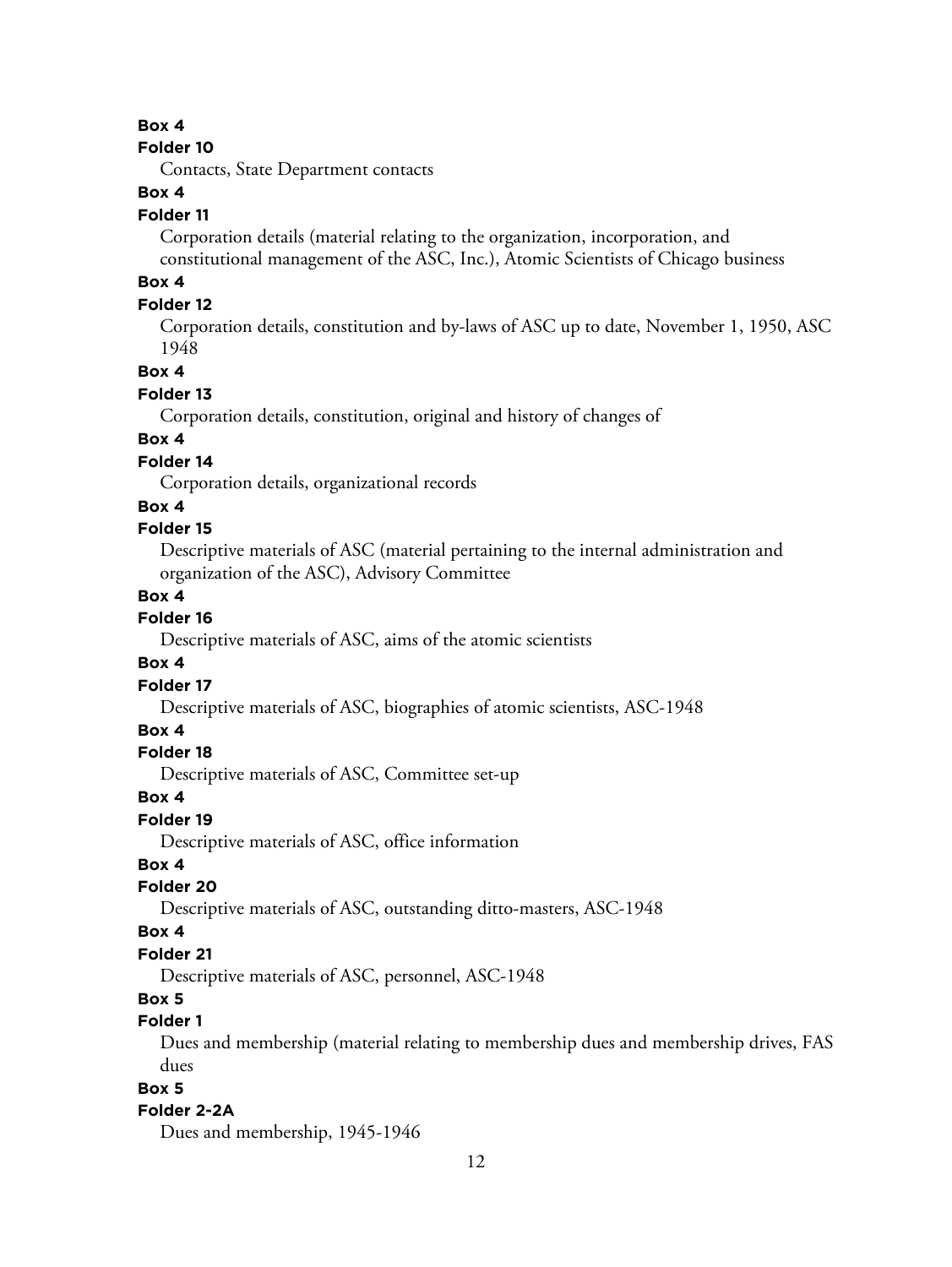```
Folder 3
```
Dues and membership, dues paid, 1946

# **Box 5**

### **Folder 4**

Dues and membership, membership drive, 1950

# **Box 5**

# **Folder 5**

Dues and membership, membership, 1949

# **Box 5**

# **Folder 6**

Dues and membership, membership, 1948

### **Box 5**

### **Folder 7**

Dues and membership, signed statements of intent, September 26, 1947 (1945-1946)

### **Box 6**

# **Folder 1**

Dues and Membership, membership (misc. correspondence relating thereto), 1946-1947

### **Box 6**

### **Folder 2**

Dues and Membership, letters of invitation to Argonne technical personnel

# **Box 6**

# **Folder 3**

Dues and membership, membership applications

### **Box 6**

#### **Folder 4**

Dues and membership, membership invitiations, particularly Fellows-AEC

# **Box 6**

# **Folder 5**

Executive Committee Elections (misc. returns tabulated, ballot forms, correspondence, etc.)

**Box 6**

### **Folder 6**

Executive Committee Elections, ASC, 1948

### **Box 6**

# **Folder 7**

Executive Committee correspondence, general 1950

# **Box 6**

# **Folder 8**

Executive Committee correspondence, 1949

# **Box 6**

#### **Folder 9**

Executive Committee correspondence, ASC, 1948

# **Box 6**

### **Folder 10**

Executive Committee correspondence, 1946-1947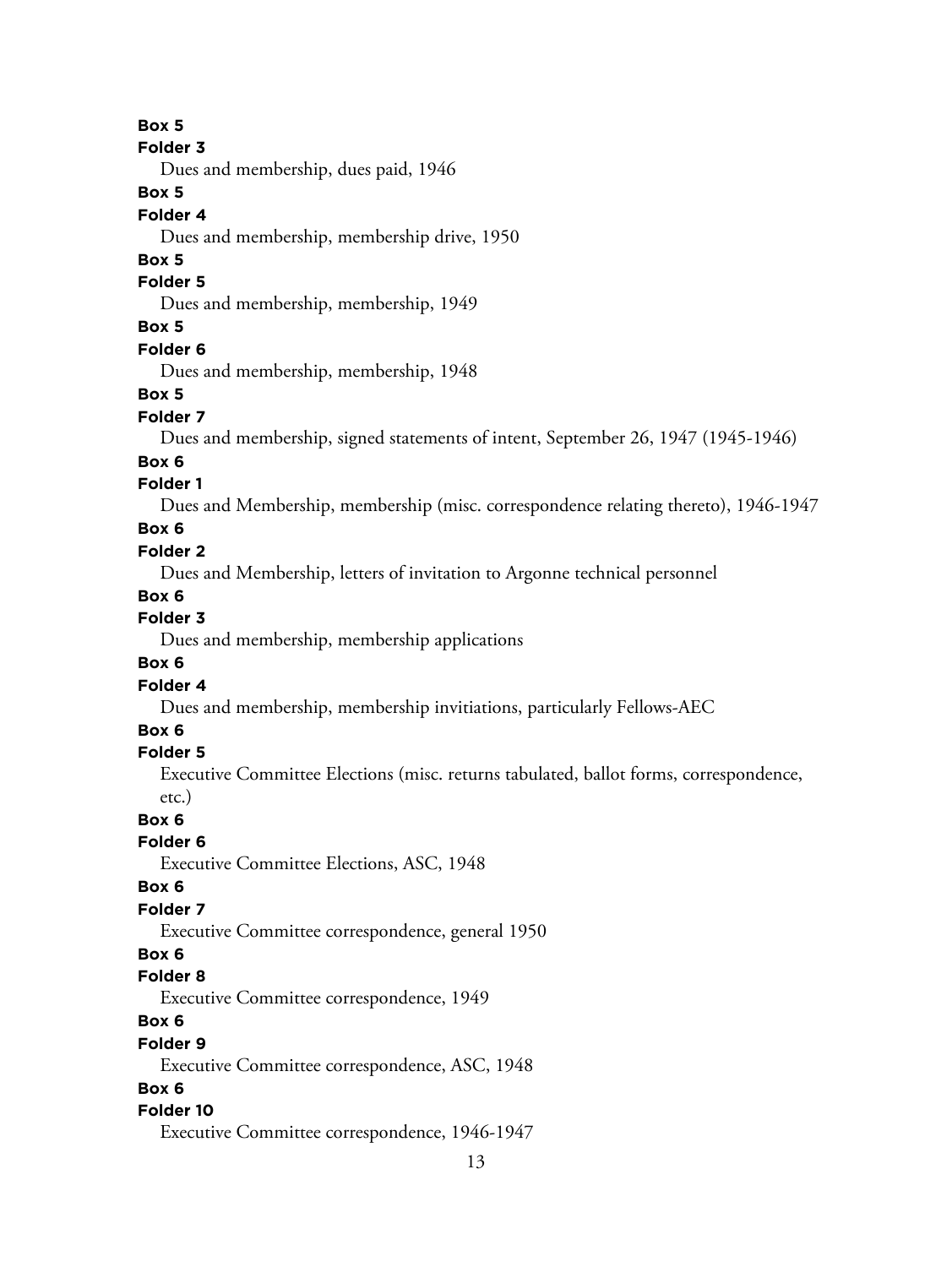#### **Folder 11**

Executive Committee meetings, minutes, June 15, 1949

# **Box 6**

### **Folder 12**

Executive Committee meetings, minutes, Octobere 1945-May 7, 1946

# **Box 6**

# **Folder 13**

Executive Committee meetings, minutes, December-January, 1945-1946-May 3, 1951

# **Box 6**

# **Folder 14**

Film Library, Bikini Project

#### **Box 6**

#### **Folder 15**

Film Library, correspondence, near-print material

#### **Box 6**

### **Folder 16**

Film Library, film for review

# **Box 7**

### **Folder 1**

Film Library, film survey, copies

### **Box 7**

# **Folder 2**

Film Library, MGM films

# **Box 7**

### **Folder 3**

Film Library, Paramount Newsreel number 99, complete file on

# **Box 7**

# **Folder 4**

Film Library, film requests, Paramount Newsreel number 99

#### **Box 7**

#### **Folder 5**

Film Library, Slide films

### **Box 7**

# **Folder 6**

Film Library, Film requests, ASC, 1948

### **Box 7**

### **Folder 7**

Finances, contributions

# **Box 7**

# **Folder 8**

Finances, finance-Washington

# **Box 7**

#### **Folder 9** Finances, financial matters

#### **Box 7**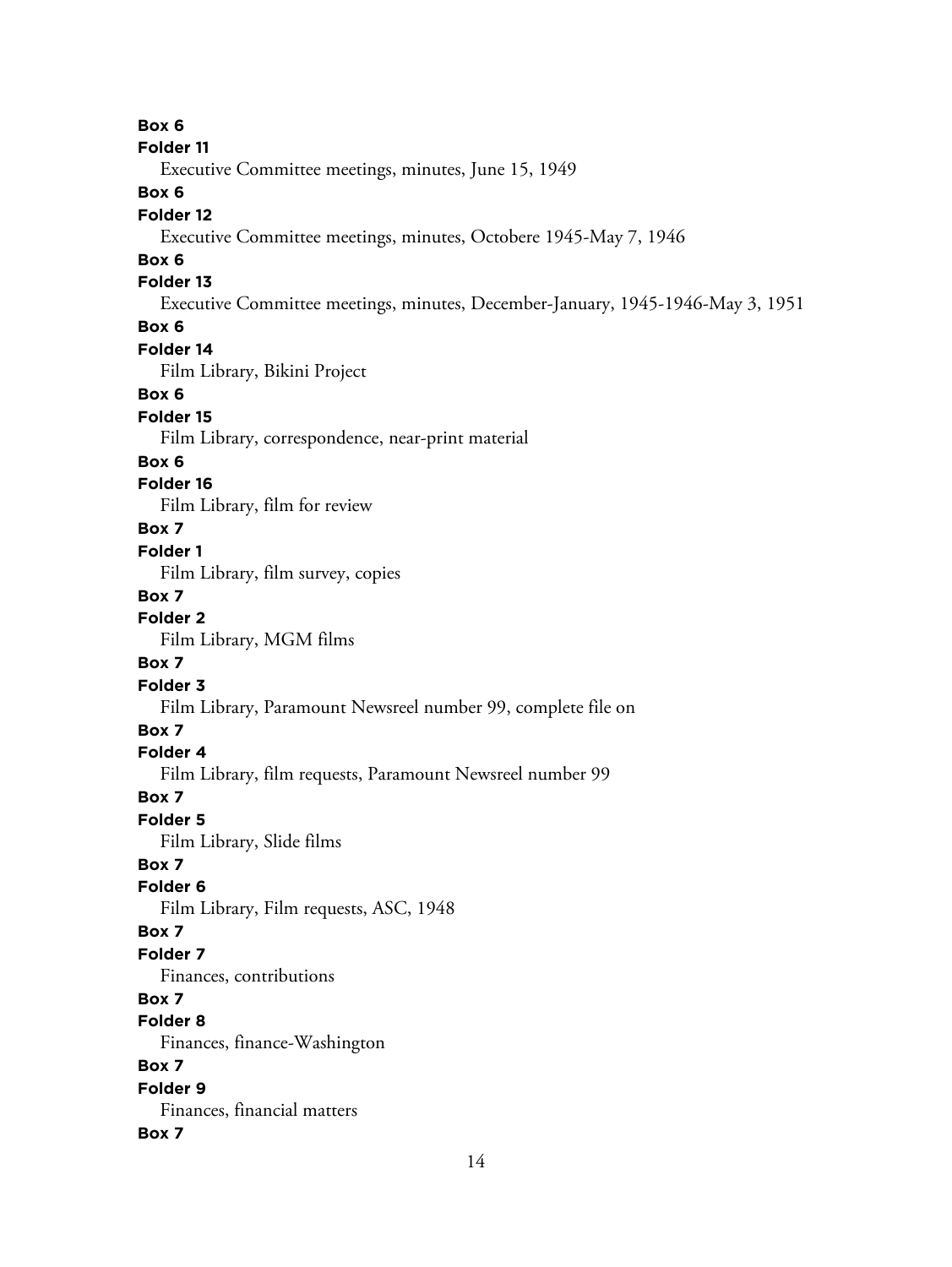#### **Folder 10**

Finances, financial statements

# **Box 7**

**Folder 11**

Finances, fund raising

# **Box 7**

#### **Folder 12**

Finances, invoices unpaid, ASC, 1948

### **Box 7**

# **Folder 13**

Finances, bills unpaid, requests filled

#### **Box 8**

**Folder 1**

Finances, bills paid, requests filled

# **Box 8**

# **Folder 2**

Finances, delivery slips

### **Box 8**

# **Folder 3-4**

General meetings, meeting notices

# **Box 8**

# **Folder 5**

General meetings, minutes, ASC, 1945-1946

#### **Box 8**

#### **Folder 6**

International control, correspondence, near-print material, reports on international control program of ASC, Acheson Report

# **Box 8**

### **Folder 7**

International control, bills before Congress

### **Box 8**

### **Folder 8**

International control, bomb stockpile

# **Box 9**

# **Folder 1**

International control, control and inspection material

### **Box 9**

# **Folder 2**

International control, Crosby Foundation

# **Box 9**

# **Folder 3**

International control, miscellaneous

# **Box 9**

### **Folder 4**

International control, Joint Congressional Committee on International Control of Atomic Energy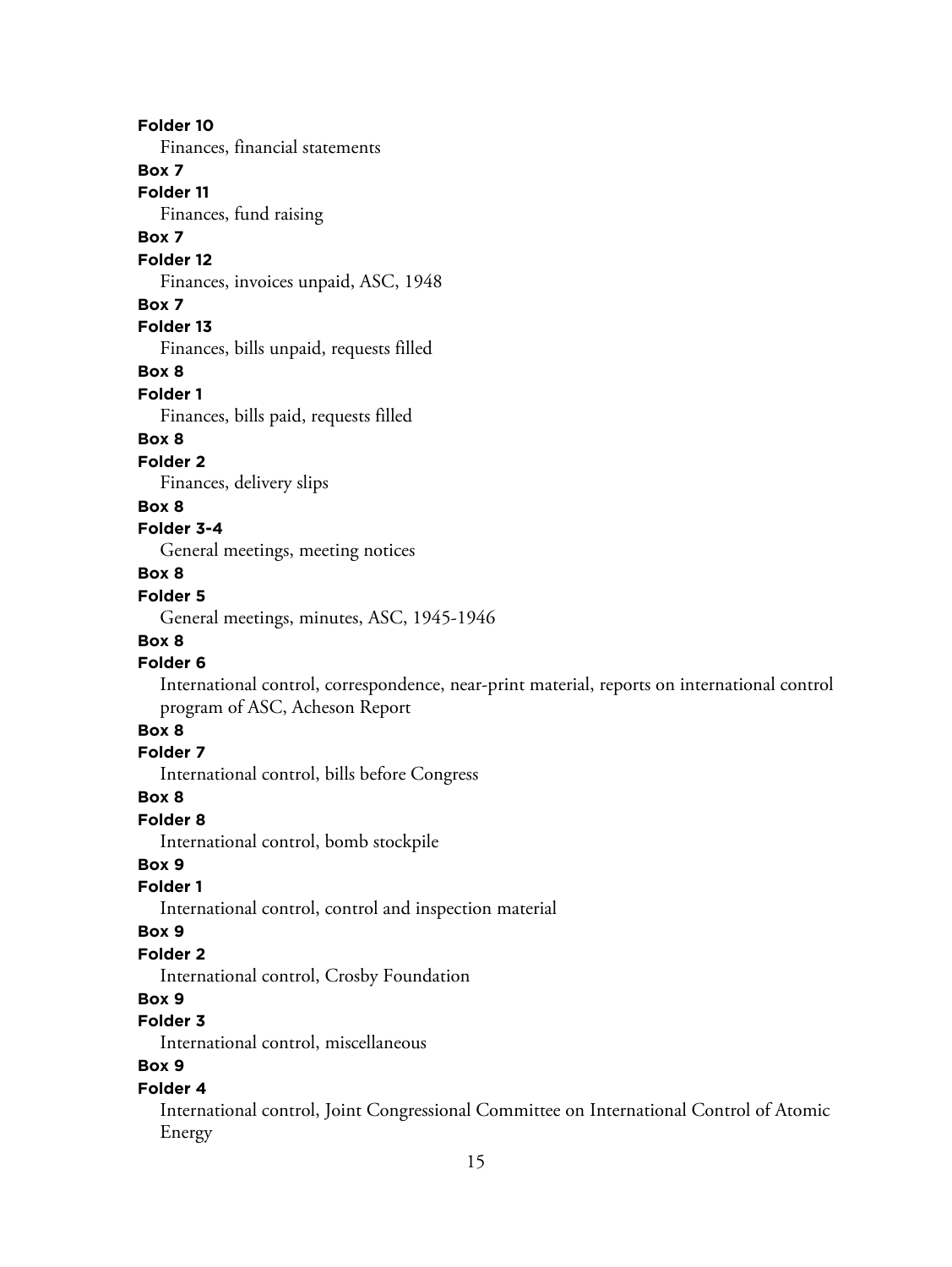**Folder 5**

International control, publicity

# **Box 9**

### **Folder 6**

International control, reading material

# **Box 9**

### **Folder 7**

International control, Sacher Memorandum on International Control

# **Box 9**

# **Folder 8**

Legislation, correspondence, reports, of ASC to influence legislation

#### **Box 9**

### **Folder 9**

Legislation, digests, mailing lists

### **Box 9**

# **Folder 10**

Legislation, digest and testimony of P. Morrison

### **Box 9**

#### **Folder 11**

Legislation, digests and testimonies

### **Box 10**

#### **Folder 1**

Legislation, House Resolution # 404, Helen G. Douglas (speech "We Can Afford to Split the Atom But We Cannot Afford to Split the Big Three")

# **Box 10**

# **Folder 2**

Legislation, miscellaneous

### **Box 10**

# **Folder 3**

Legislation, mobilization of scientific manpower

# **Box 10**

# **Folder 4**

Legislation, National Science Foundation legislation

### **Box 10**

# **Folder 5**

Legislation, National Science Foundation bill

# **Box 10**

#### **Folder 6**

Legislation, National Science Foundation, correspondence, near-print material

# **Box 10**

### **Folder 7**

Legislation, Special Senate Committee on Atomic Energy, correspondence, near-print material

### **Box 10**

#### **Folder 8**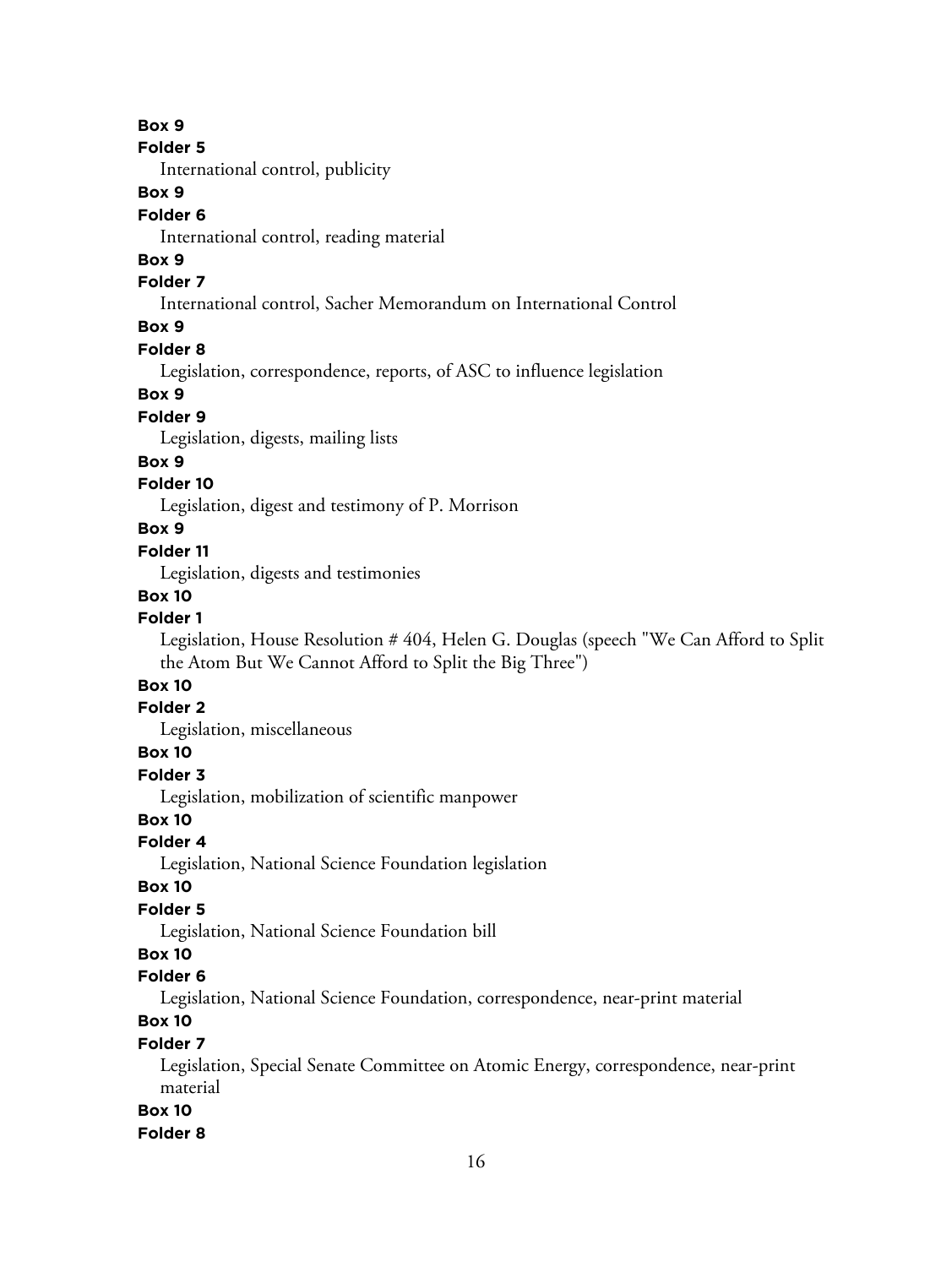Legislation, Vandenberg Amendment **Box 10 Folder 9** Lists, literature **Box 10 Folder 10** Lists, Chicago Committee prospects **Box 10 Folder 11** Lists, miscellaneous **Box 11 Folder 1** Lists, University of Chicago data **Box 11 Folder 2** Literature requests, bibliographies **Box 11 Folder 3** Literature requests, The Atomic Bomb, requests for **Box 11 Folder 4** Literature requests, educational literature requests **Box 11 Folder 5** Literature requests, 1945-1951 **Box 11 Folder 6** Literature requests, 1949 **Box 11 Folder 7** Literature requests, ASC, January-February, 1948 **Box 11 Folder 8** Literature requests, ASC, March-April, 1948 **Box 11 Folder 9** Literature requests, ASC, May-June, 1948 **Box 11 Folder 10** Literature requests, ASC, July-August, 1948 **Box 11 Folder 11** Literature requests, ASC, September-October, 1948 **Box 11 Folder 12** Literature requests, ASC, November-December, 1948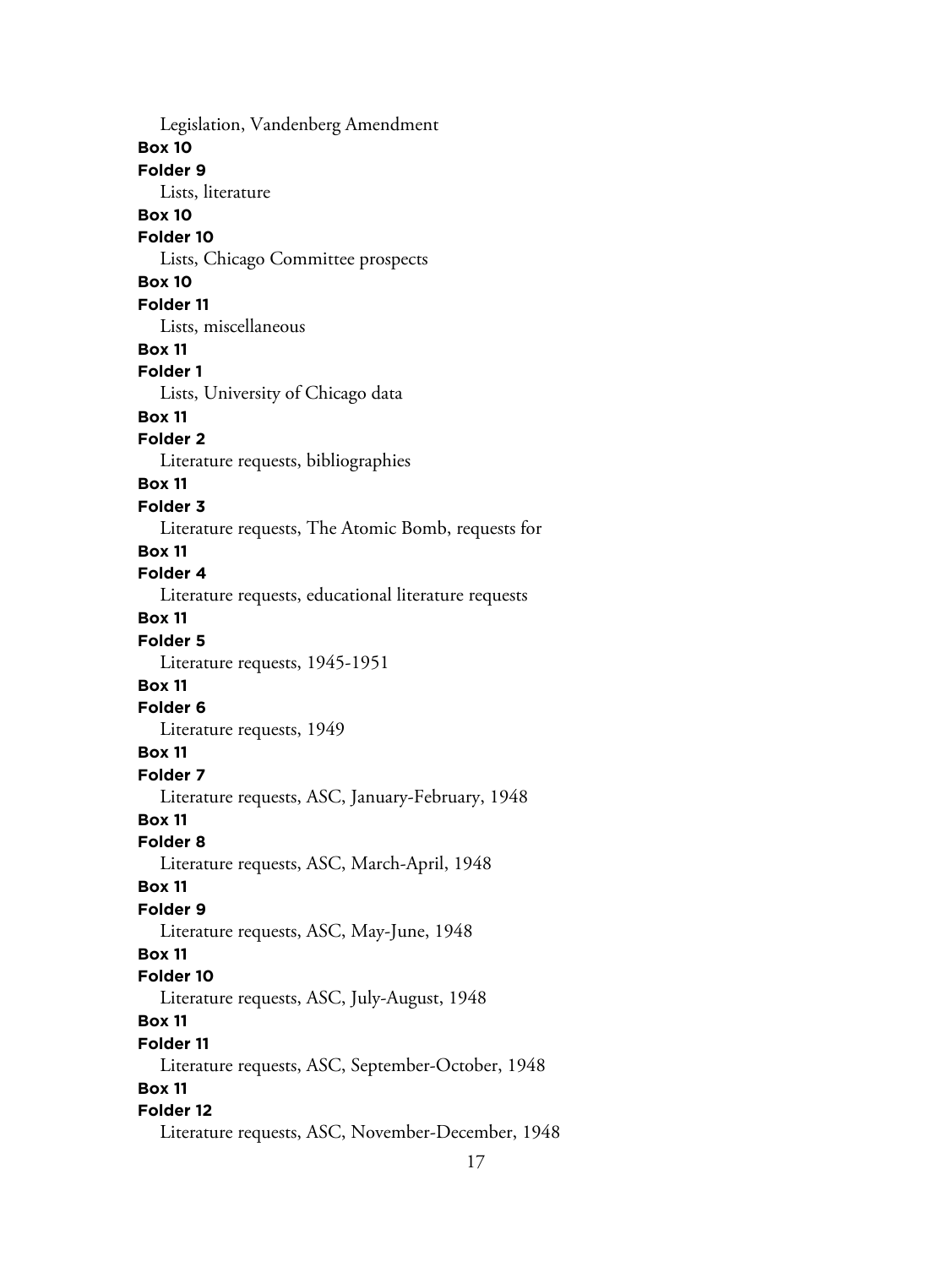#### **Folder 13**

Loyalty and security, correspondence and reports on problems, Condon, Dr. Edward U.

# **Box 11**

# **Folder 14**

Loyalty and security, loyalty investigations and procedures

# **Box 11**

# **Folder 15**

Loyalty and security, loyalty procedures, recommendation to AEC by ASC, (Levi and Miller)

**Box 12**

### **Folder 1**

Loyalty and security, ASC recommendation to AEC re revision of interim procedures of April 15, 1948 and October 15, 1948

# **Box 12**

### **Folder 2**

Manuscripts and scripts, articles by individuals

### **Box 12**

# **Folder 3**

Manuscripts and scripts, radio scripts

# **Box 12**

# **Folder 4**

Manuscripts and scripts, Look article

# **Box 12**

# **Folder 5**

Organizations, Association of Scientists for Atomic Education (ASAE), board meetings

### **Box 12**

# **Folder 6**

Organizations, ASAE, Committee Foreign Correspondence

# **Box 12**

# **Folder 7**

Organizations, ASAE, Information center

### **Box 12**

# **Folder 8**

Organizations, ASAE, Joint Committee, ASAE-NCAI (National Committee on Atomic Information)

### **Box 12**

### **Folder 9**

Organizations, ASAE, national office, 1948

### **Box 12**

# **Folder 10**

Organizations, ASAE, national staff

# **Box 13**

# **Folder 1**

Organizations, ASAE, organizational matters and by-laws

### **Box 13**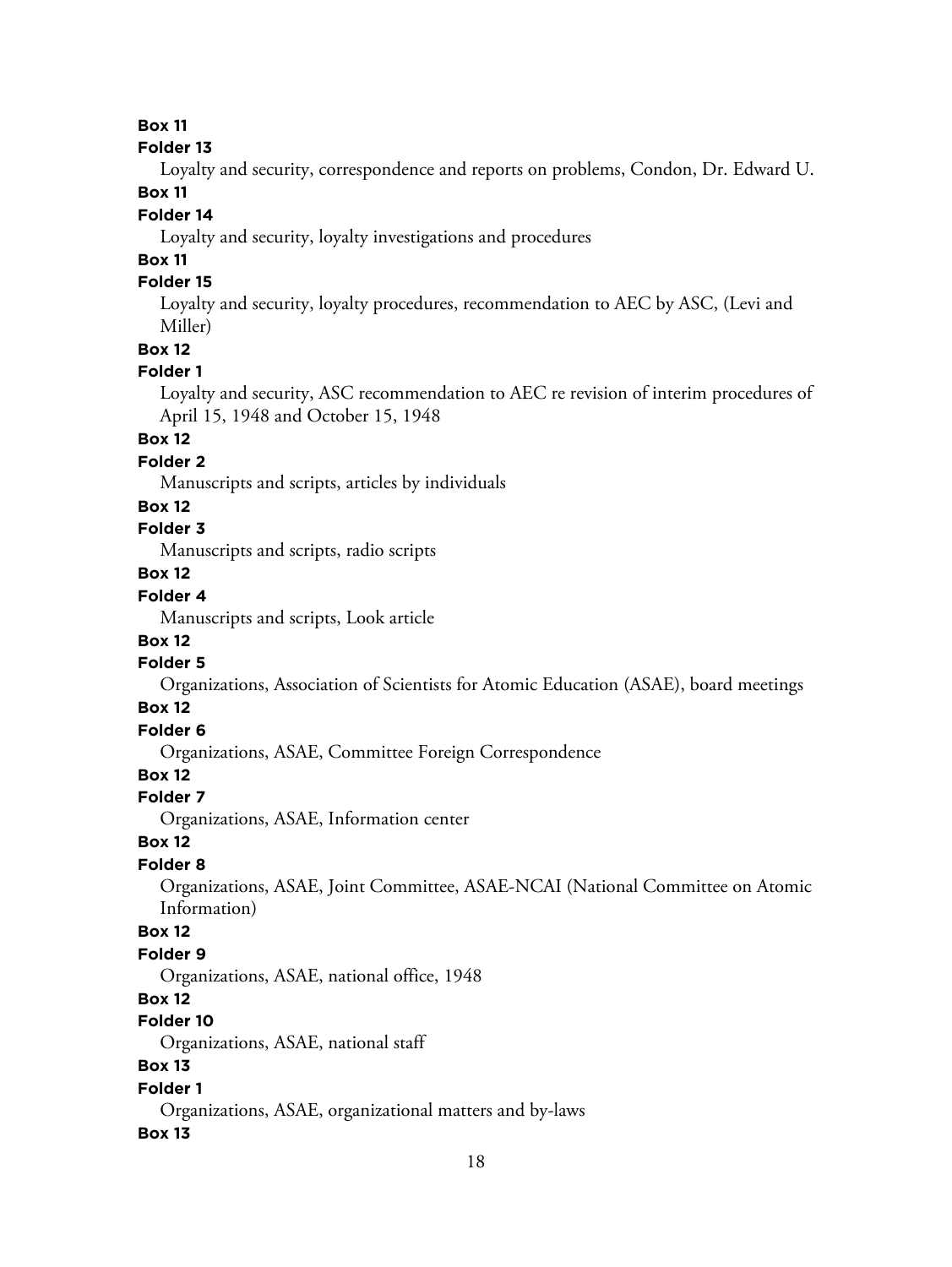**Folder 2** Organizations, ASAE, Atlantic Region, 1948 **Box 13 Folder 3** Organizations, ASAE, Atlantic Region **Box 13 Folder 4** Organizations, ASAE, Central Region **Box 13 Folder 5** Organizations, ASAE, Chesapeake Region, 1948 **Box 13 Folder 6** Organizations, ASAE, Pacific Region, 1948 **Box 13 Folder 7** Organizations, ASAE, Pacific Region **Box 13 Folder 8** Organizations, ASAE, Southern Region, 1948 **Box 13 Folder 9** Organizations, ASAE, Southern Region **Box 13 Folder 10** Organizations, ASAE, Rocky Mountain Committee on Nuclear Energy **Box 13 Folder 11** Organizations, Federation of Atomic Scientists, formation of **Box 13 Folder 12-13** Organizations, FATS (Federation of Atomic Scientists correspondence) **Box 13 Folder 14** Organizations, Federation of Atomic Scientists newsletter **Box 13 Folder 15** Organizations, FATS-FAMS, material pertaining to relations of two groups **Box 13 Folder 16** Organizations, Federation of American Scientists (FAS), administrative committee **Box 13 Folder 17** Organizations, FAS, administrative committee, elections **Box 13 Folder 18**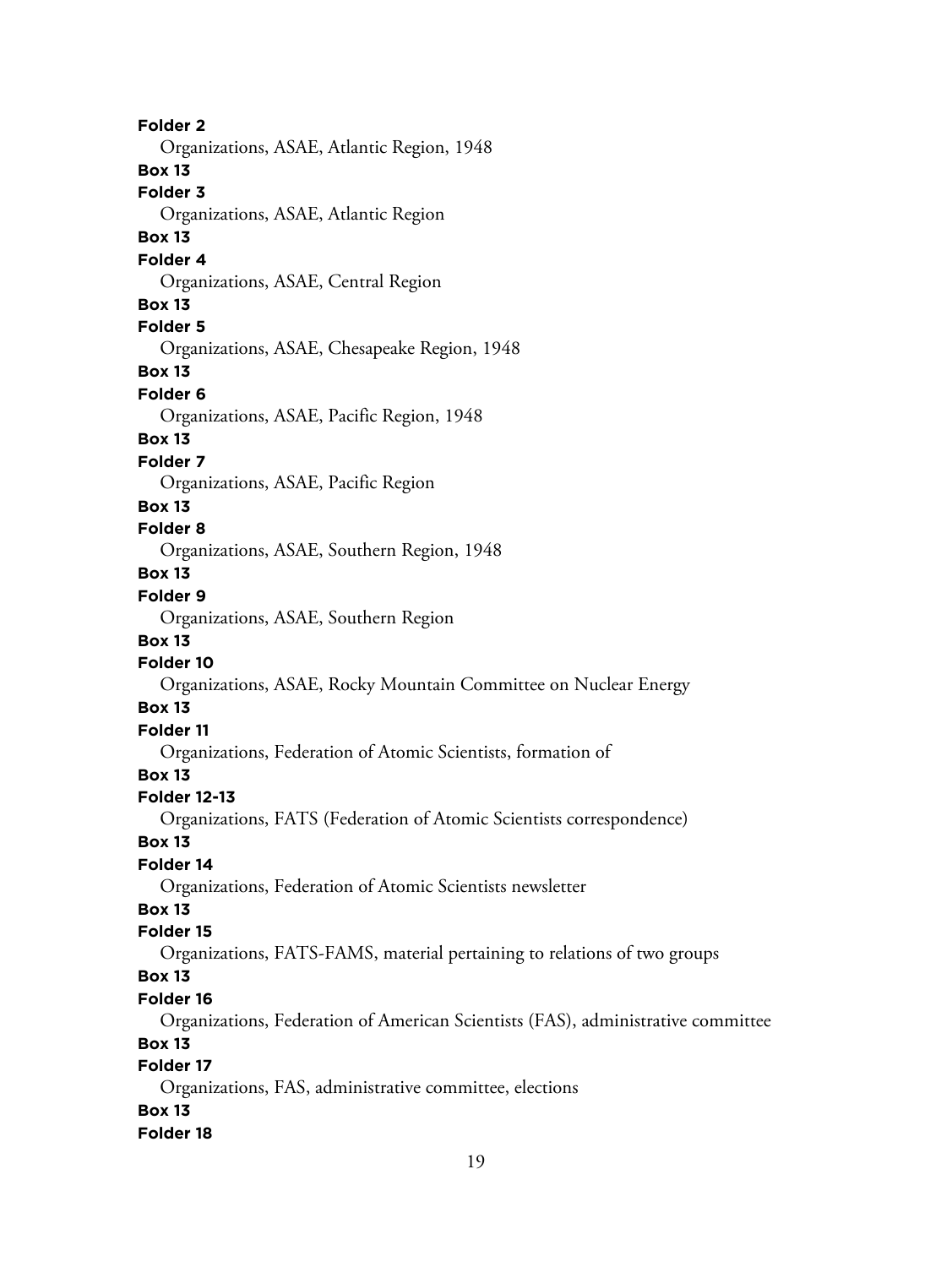Organizations, FAS, Committee for Foreign Correspondence **Box 13 Folder 19** Organizations, FAS, Committee on Secrecy and Clearance **Box 13 Folder 20** Organizations, FAS. Constitution, amendments **Box 13 Folder 21** Organizations, FAS, constitution (new) and by-laws, 1949 **Box 13 Folder 22** Organizations, FAS, misc. correspondence, 1948 **Box 14 Folder 1** Organizations, FAS, council delegates **Box 14 Folder 2** Organizations, FAS, council meetings **Box 14 Folder 3** Organizations, FAS, dues, 1948 **Box 14 Folder 4** Organizations, FAS, finances **Box 14 Folder 5** Organizations, FAS, membership and organizations **Box 14 Folder 6** Organizations, FAS, memos from R.L. Meier, 1948 **Box 14 Folder 7** Organizations, FAS, memoranda, 1946 **Box 15 Folder 1** Organizations, FAS, memoranda, 1947 **Box 15 Folder 2** Organizations, FAS, memoranda, 1948-1950 **Box 15 Folder 3** Organizations, FAS, miscellaneous **Box 15 Folder 4** Organizations, FAS, newsletters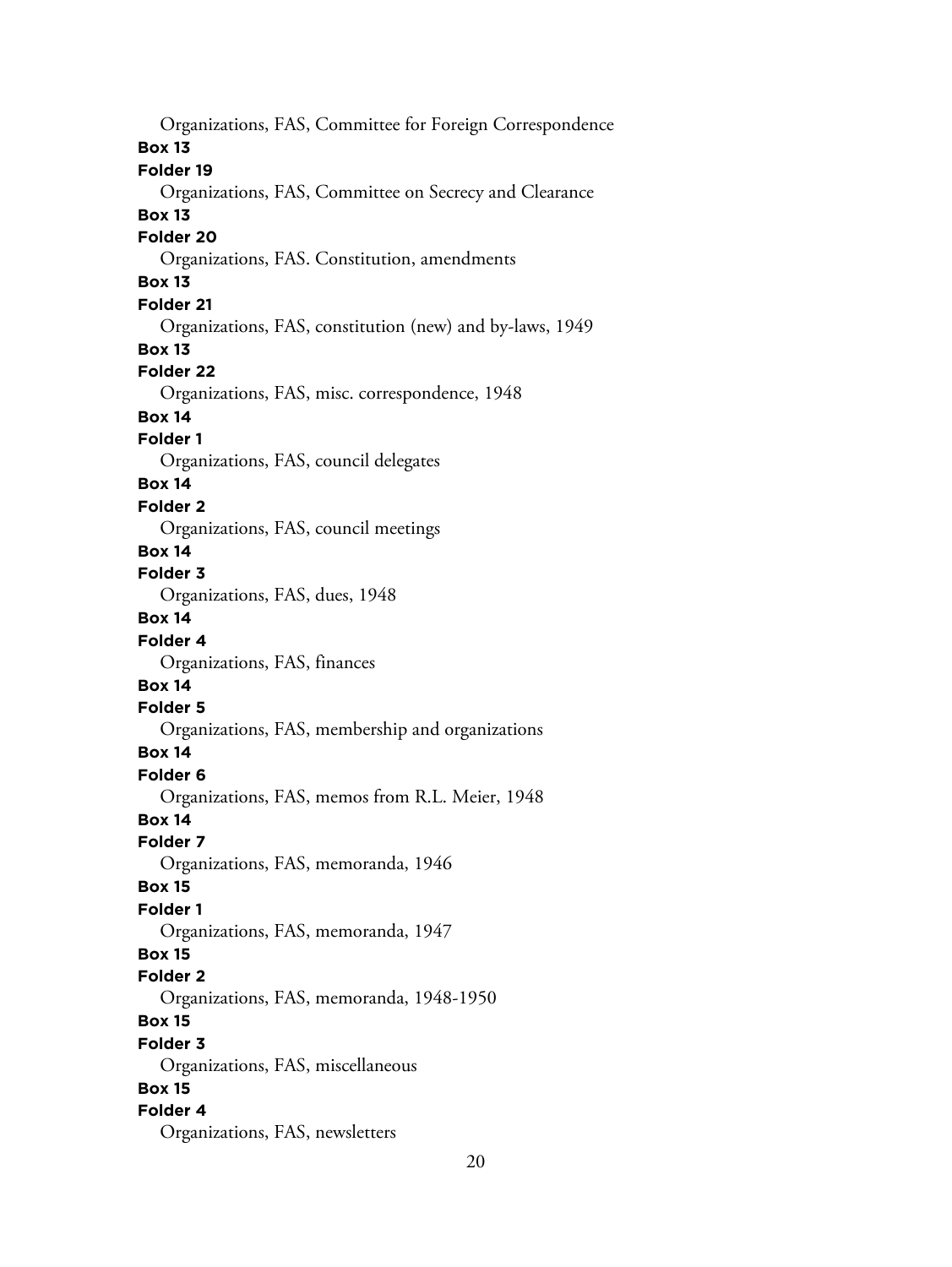**Box 15 Folder 5** Organizations, FAS, news releases **Box 15 Folder 6** Organizations, FAS, publications editor **Box 15 Folder 7** Organizations, FAS, Scientists' Committee **Box 16 Folder 1** Organizations, FAS, Brookhaven Association of Scientists, 1948 **Box 16 Folder 2** Organizations, FAS, Association of Cambridge Scientists **Box 16 Folder 3-4** Organizations, FAS, Chicago Association of Scientists and Engineers, 1948 **Box 16 Folder 5** Organizations, FAS, Association of Scientists of Cornell University **Box 16 Folder 6** Organizations, FAS, Dayton Association of Atomic Scientists **Box 16 Folder 7** Organizations, FAS, Association of Eastern Iowa Scientists **Box 16 Folder 8** Organizations, FAS, Association of Los Alamos Scientists **Box 16 Folder 9** Organizations, FAS, Association of Manhattan Project Scientists **Box 16 Folder 10-11** Organizations, FAS, Mohawk Association of Scientists and Engineers, 1948 **Box 16 Folder 12-13** Organizations, FAS, Association of New York Scientists, 1948 **Box 16 Folder 14-15** Organizations, FAS, Northern California Association of Scientists **Box 17 Folder 1-3** Organizations, FAS, Association of Oak Ridge Engineers and Scientists, 1948 **Box 17**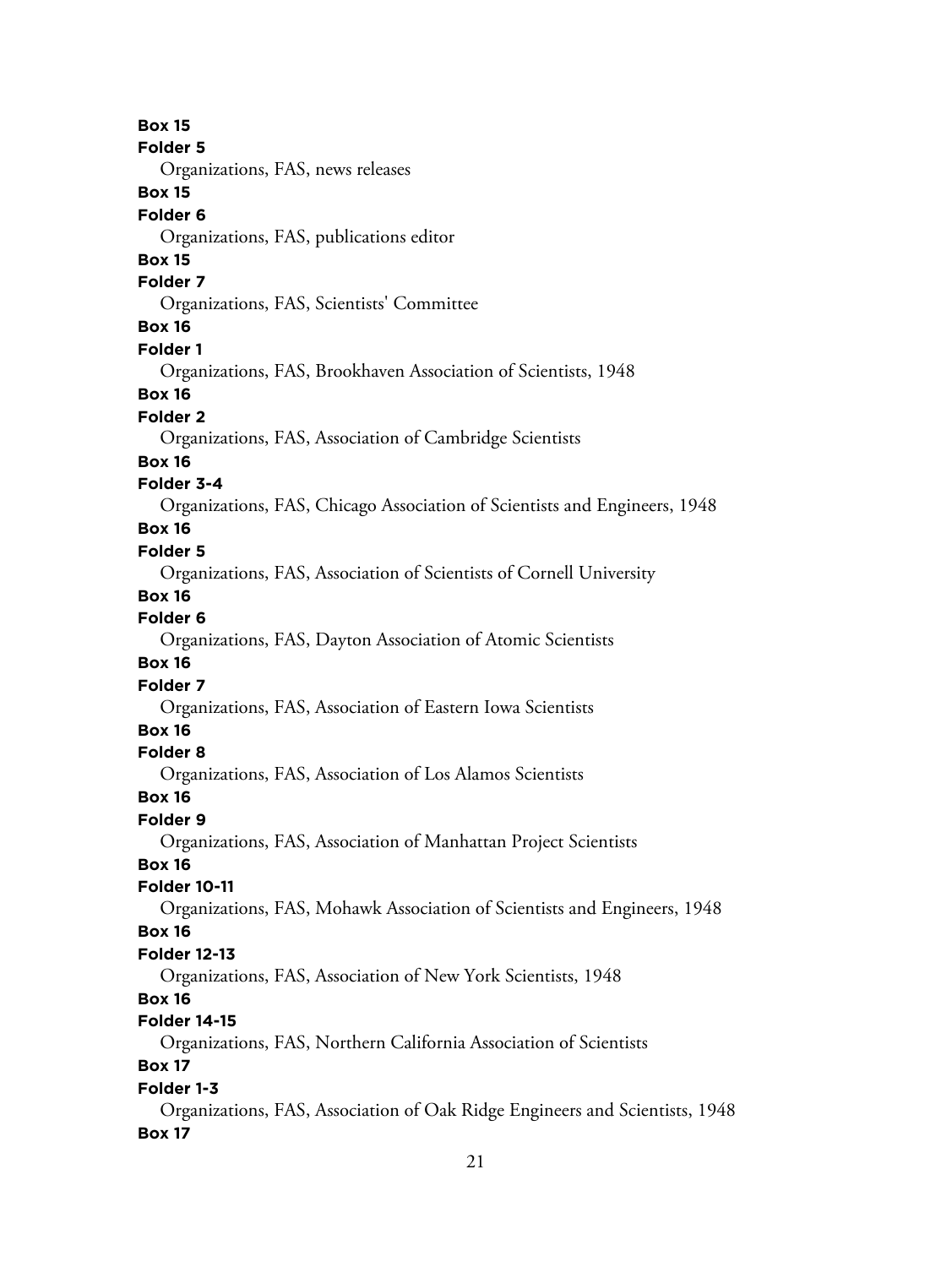**Folder 4** Organizations, FAS, Association of Pasadena Scientists **Box 17 Folder 5-6** Organizations, FAS, Association of Philadelphia Scientists **Box 17 Folder 7** Organizations, FAS, Association of Pittsburgh Scientist **Box 17 Folder 8** Organizations, FAS, Association of Portland Scientists **Box 17 Folder 9-10** Organizations, FAS, Washington Association of Scientists **Box 17 Folder 11-12** Organizations, FAS, Wisconsin Association of Scientists **Box 17 Folder 13** Organizations, National Committee on Atomic Information (NCAI), bulletins **Box 17 Folder 14** Organizations, NCAI, committee meetings and policy **Box 18 Folder 1** Organizations, NCAI, letters, general **Box 18 Folder 2** Organizations, NCAI, newsletters and releases **Box 18 Folder 3** Organizations, NCAI, reports on activities **Box 18 Folder 4** Organizations, Office of Inquiry into the Social Aspects of Atomic Energy, University of Chicago **Box 18 Folder 5** Polls and questionnaires, FAS ballots **Box 18 Folder 6** Polls and questionnaires, by-laws and amendments number 1, votes on **Box 18 Folder 7** Polls and questionnaires, by-laws and amendments number 2, votes on

#### **Box 18**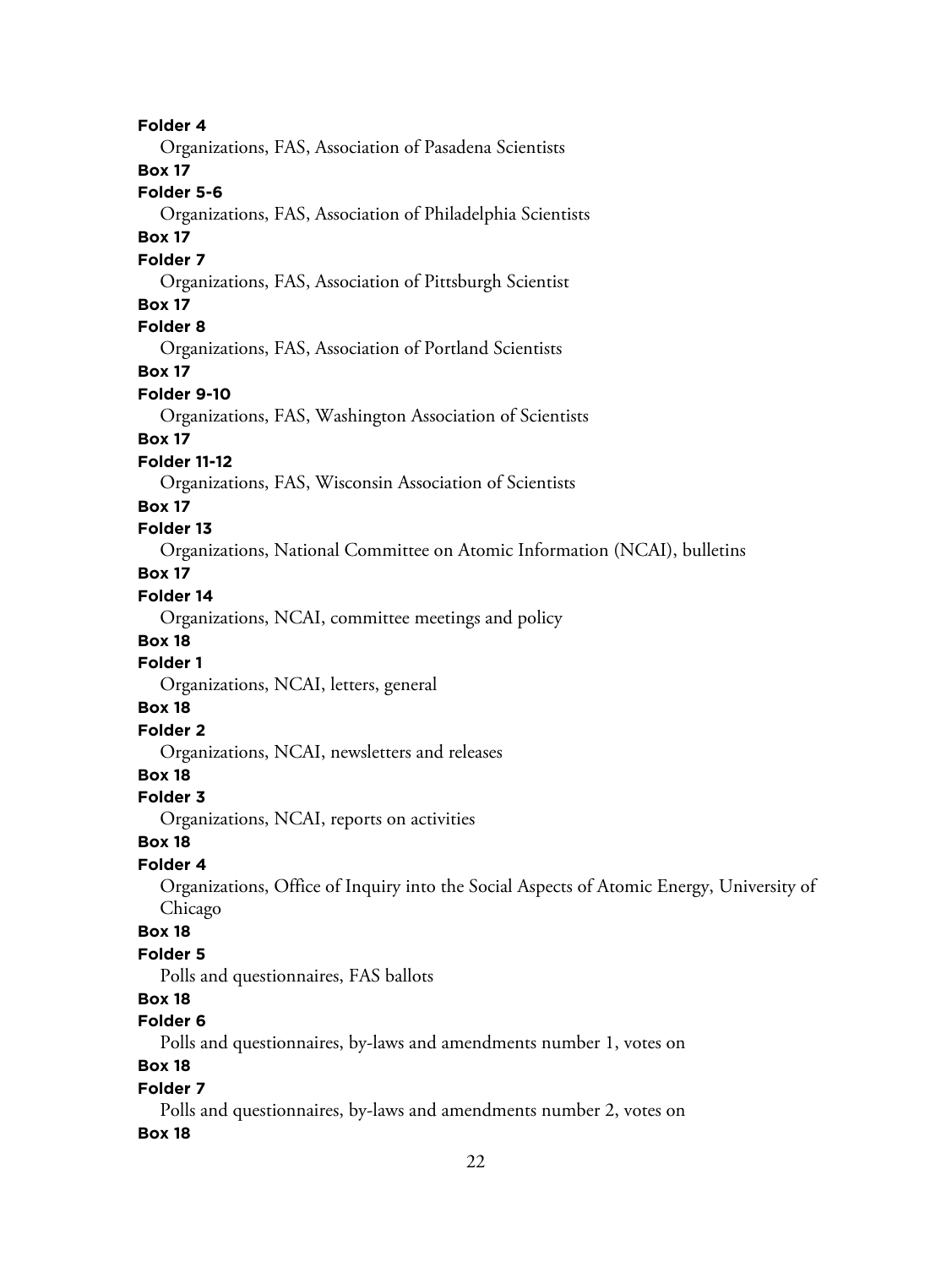**Folder 8** Polls and questionnaires, atomic bomb and world affairs survey, 1946 **Box 18 Folder 9** Polls and questionnaires, membership questionnaires (will speak) **Box 18 Folder 10** Polls and questionnaires, membership questions (won't speak) **Box 19 Folder 1** Polls and questionnaires, military control, poll on **Box 19 Folder 2** Polls and questionnaires, public opinion, polls on **Box 19 Folder 3** Polls and questionnaires, Sacher Poll **Box 19 Folder 4-5** Polls and questionnaires, security clearance correspondence, poll on, 1948 **Box 19 Folder 6** Polls and questionnaires, Wallace letter **Box 19 Folder 7** Polls and questionnaires, World government poll **Box 19 Folder 8** Publicity, newspaper **Box 19 Folder 9** Publicity, public relations **Box 19 Folder 10** Publicity, on Senate hearings **Box 19 Folder 11** Publicity, press conference held June 22, 1949 **Box 19 Folder 12** Publicity, press release (J. Arnold), June 2, 1949 **Box 19 Folder 13** Publicity, press releases, miscellaneous **Box 19 Folder 14**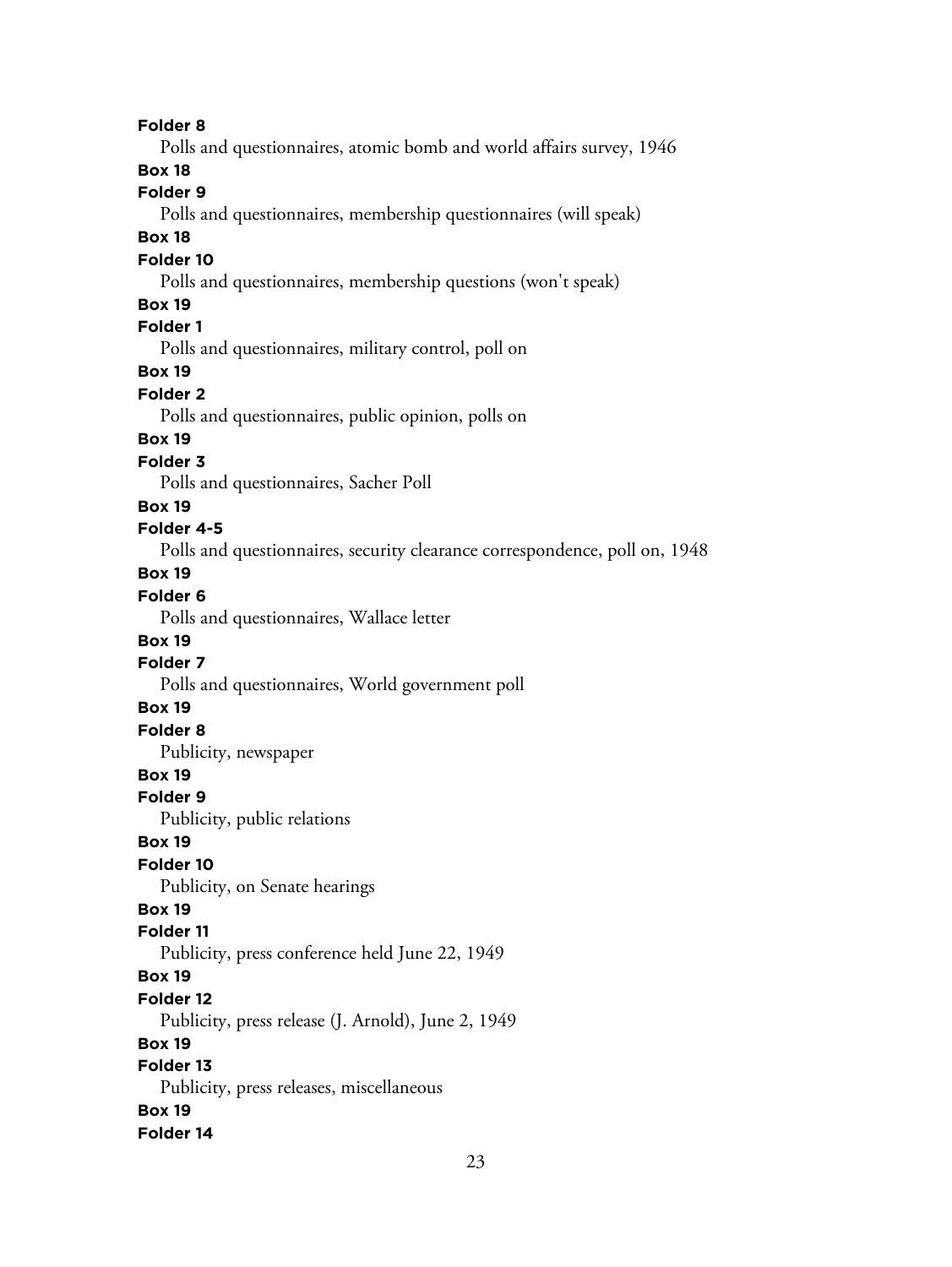Publicity, radio

### **Box 19**

### **Folder 15**

Publicity, U.S. Atomic Energy Commission press releases

#### **Box 19**

# **Folder 16**

Releases to members, Biological Warfare, National Defense Establishment

# **Box 19**

# **Folder 17**

Releases to members, "Come-on" letter (re amendments to AEC procedures)

### **Box 19**

### **Folder 18**

Releases to members, meeting notices, memos, 1948

# **Box 19**

### **Folder 19**

Releases to members, memo sent to ASC members re National Science Foundation Bill, HR 4846

#### **Box 19**

#### **Folder 20**

Speakers' Bureau, Adult Education Council

### **Box 20**

# **Folder 1**

Speakers' Bureau, lectures given

### **Box 20**

### **Folder 2**

Speakers' Bureau, miscellaneous

# **Box 20**

# **Folder 3**

Speakers' Bureau, other sites

### **Box 20**

**Folder 4**

Speakers' Bureau

### **Box 20**

# **Folder 5**

Speakers' Bureau, speaker requests, 1948

# **Box 20**

### **Folder 6**

Speakers' Bureau, speeches given

### **Box 20**

### **Folder 7**

Speakers' Bureau, speeches refused

# **Box 20**

# **Folder 8**

Speakers' Bureau, speeches requested

# **Box 20**

#### **Folder 9**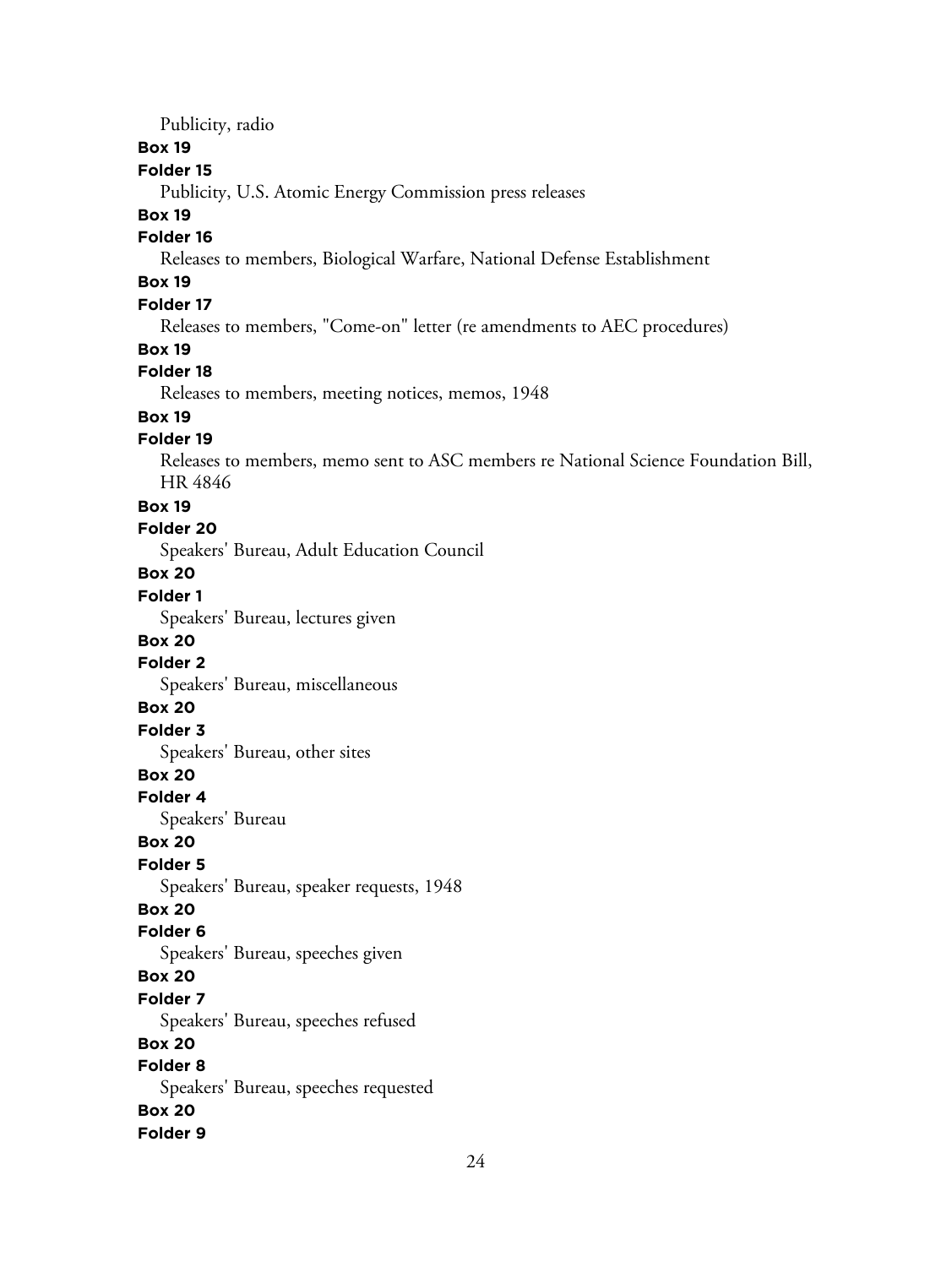Tax Status, incorporation papers

### **Box 20**

# **Folder 10**

Tax Status, income tax returns, 1948

# **Series II: Correspondence**

### **Box 20**

#### **Folder 11**

Advertising Council

# **Box 20**

**Folder 12**

Adult Education Council

### **Box 20**

#### **Folder 13**

American Association for the United Nations

### **Box 20**

### **Folder 14**

American Association of Scientific Workers

# **Box 20**

### **Folder 15**

Americans United

# **Box 20**

#### **Folder 16**

American Veterans' Committee

### **Box 20**

#### **Folder 17**

"A" Associations (Associations of scientists, correspondence, near-print material)

# **Box 21**

### **Folder 1**

Association for International Atomic Control

### **Box 21**

#### **Folder 2**

Association of Industrial Scientists (California)

# **Box 21**

# **Folder 3**

Associations, British

# **Box 21**

# **Folder 4**

Associations, Canadian Association of Scientific Workers

# **Box 21**

# **Folder 5**

Associations, Holland

# **Box 21**

# **Folder 6**

The Atomic Bomb, general booklet correspondence

# **Box 21**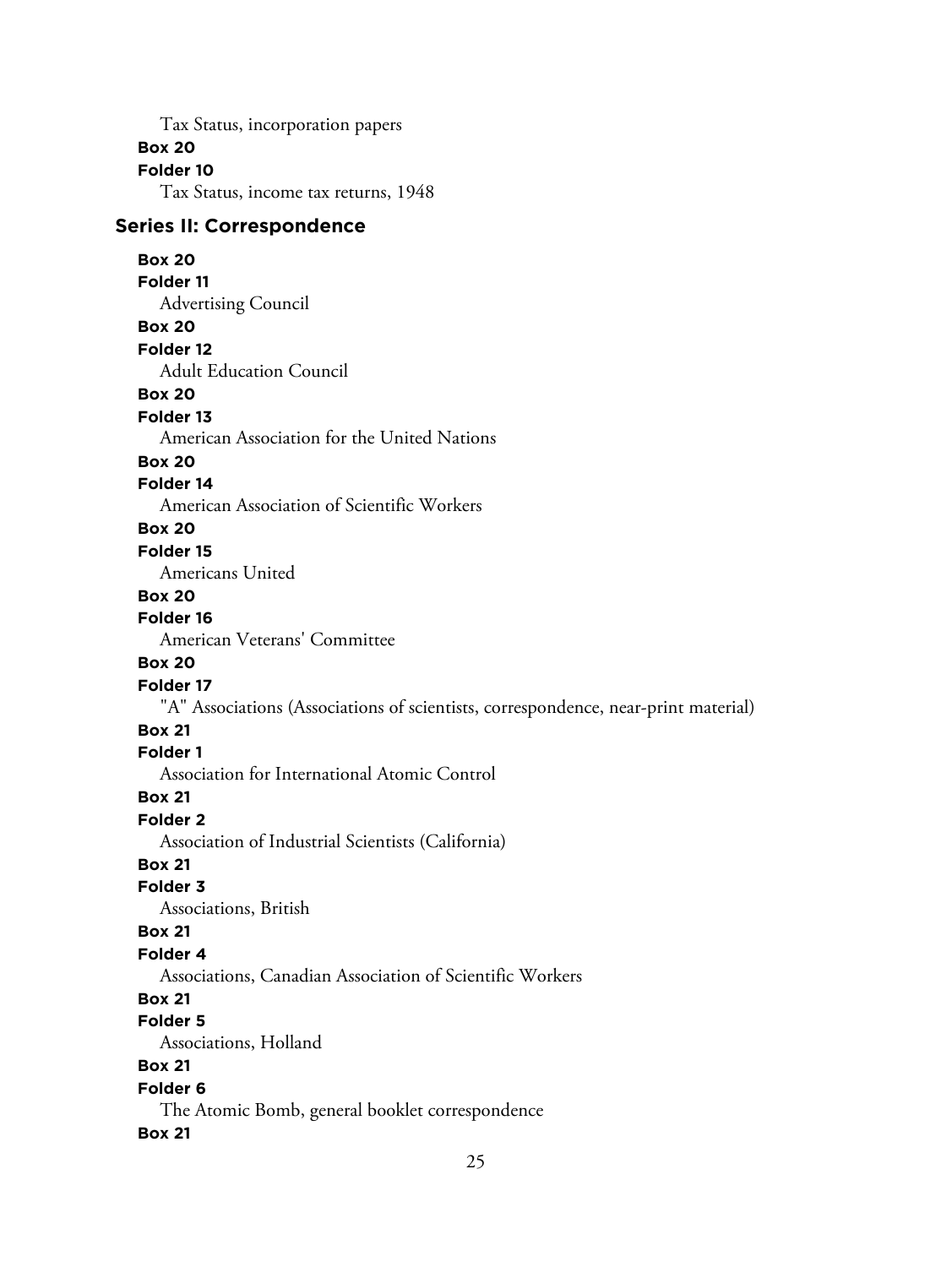**Folder 7** The Atomic Bomb, booklet sent, no charge **Box 21 Folder 8** The Atomic Bomb, large order correspondence **Box 21 Folder 9** The Atomic Bomb, copy sent for comment **Box 21 Folder 10** Atomic Energy Commission **Box 21 Folder 11** "B" miscellaneous correspondence **Box 21 Folder 12** "C" miscellaneous correspondence **Box 22 Folder 1** Carnegie Foundation **Box 22 Folder 2** Central Press Clipping Bureau **Box 22 Folder 3** Chicago Daily News **Box 22 Folder 4** Chicago Technical Societies Council -SCI-EN-TECH News **Box 22 Folder 5** Colgate University **Box 22 Folder 6** Columbia Radiation Laboratory **Box 22 Folder 7** Committee for Study of the Soviet Union **Box 22 Folder 8** Council on Foreign Relations, Inc. **Box 22 Folder 9** "D" miscellaneous correspondence **Box 22 Folder 10**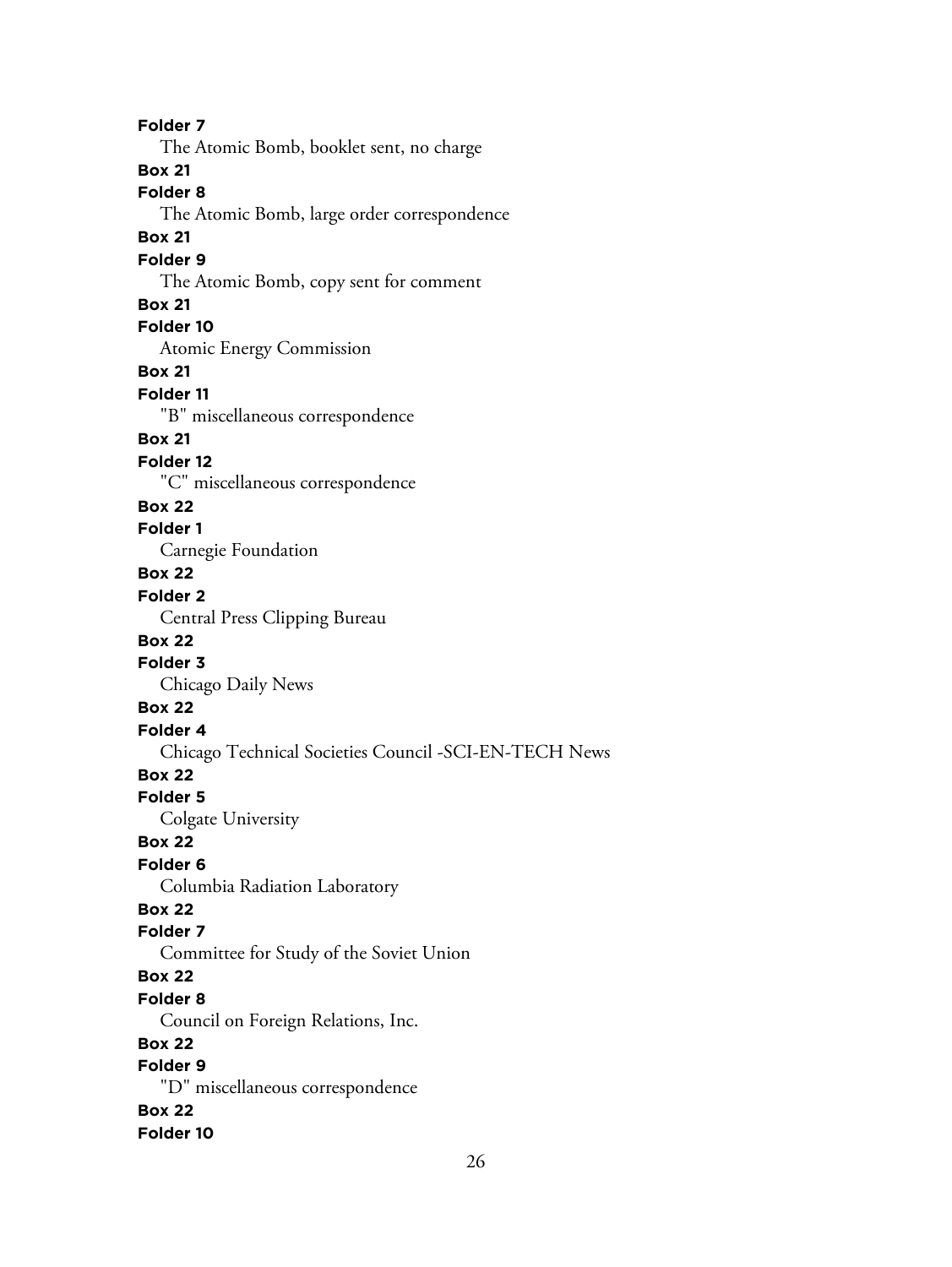Dewey, Bradley Report, correspondence with George Biderman

#### **Box 22**

### **Folder 11**

"E" miscellaneous correspondence

#### **Box 22**

# **Folder 12**

Emergency Committee of Atomic Scientists

# **Box 22**

### **Folder 13**

Encyclopedia Yearbook

### **Box 22**

# **Folder 14**

"F" miscellaneous correspondence

# **Box 22**

# **Folder 15**

Foreign correspondence, National Sponsors Committee for

#### **Box 22**

#### **Folder 16**

"G" miscellaneous correspondence

# **Box 22**

# **Folder 17**

General materials committee correspondence

# **Box 23**

# **Folder 1**

"H" miscellaneous correspondence

# **Box 23**

# **Folder 2**

"I" miscellaneous correspondence

# **Box 23**

#### **Folder 3**

Independent Citizen's Committee

### **Box 23**

#### **Folder 4**

Independent Voter's League

#### **Box 23**

#### **Folder 5**

International Council of Scientific Unions

# **Box 23**

### **Folder 6**

International Film Foundation

# **Box 23**

#### **Folder 7**

International organizations, organizations to further world government ideas

# **Box 23**

### **Folder 8**

International organizations, Students for World Federal Government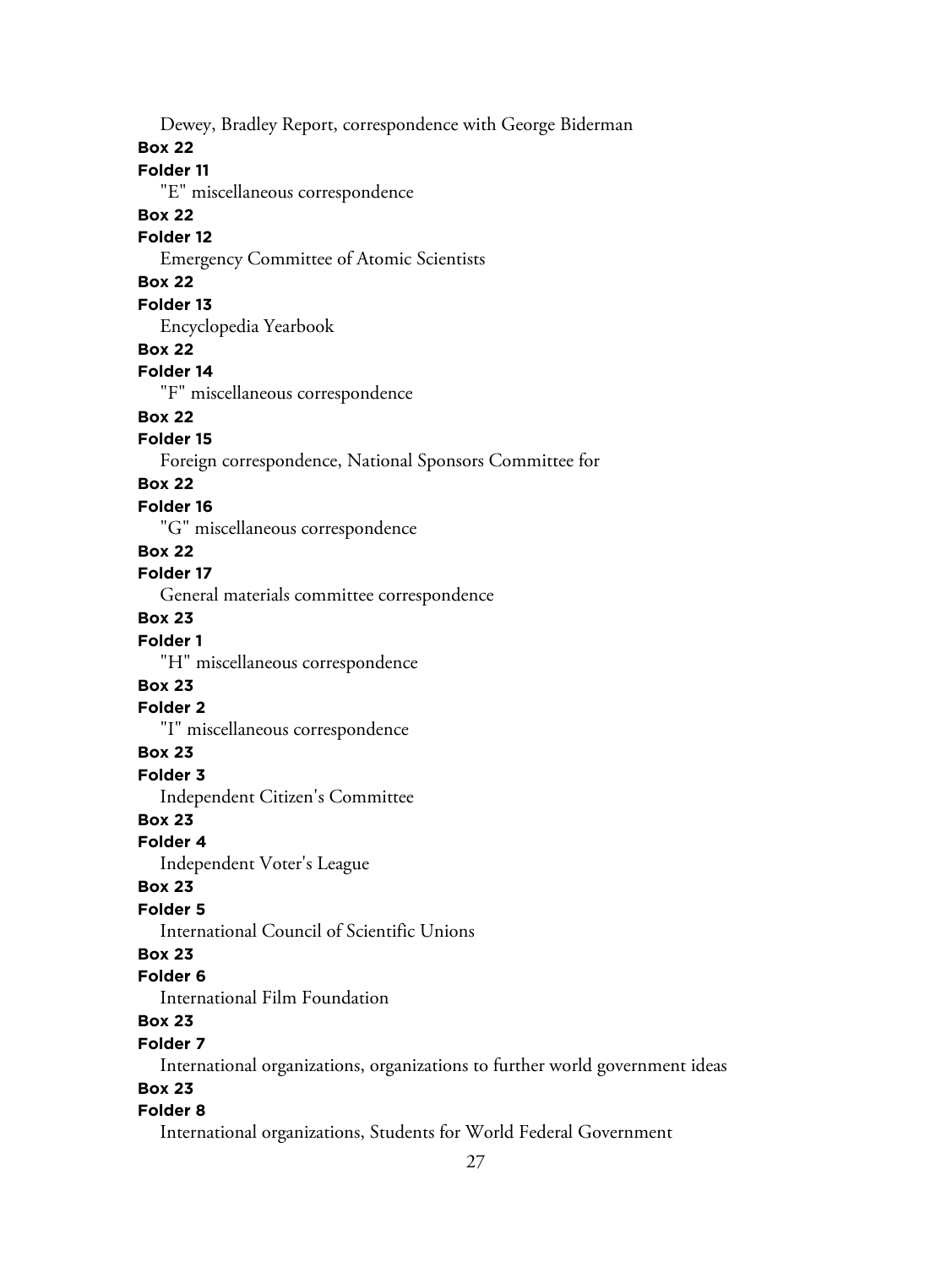**Box 23 Folder 9** International organizations, United World Federalists **Box 23 Folder 10** International organizations, United World Federalists of Chicago **Box 23 Folder 11** International organizations, Usborne Plan **Box 23 Folder 12** International organizations, World Government News **Box 23 Folder 13** "J" miscellaneous correspondence **Box 23 Folder 14** "K" miscellaneous correspondence **Box 23 Folder 15** "L" miscellaneous correspondence **Box 23 Folder 16** Libraries **Box 23 Folder 17** "M" miscellaneous correspondence **Box 23 Folder 18** Magazines **Box 23 Folder 19** Mayer, M.G. **Box 23 Folder 20** Merriam Lectures, Walgreen Foundation **Box 24 Folder 1** Miscellaneous correspondence, A-H, 1948 **Box 24 Folder 2** Miscellaneous correspondence, I-P, 1948 **Box 24 Folder 3** Miscellaneous correspondence, Q-Z, 1948 **Box 24**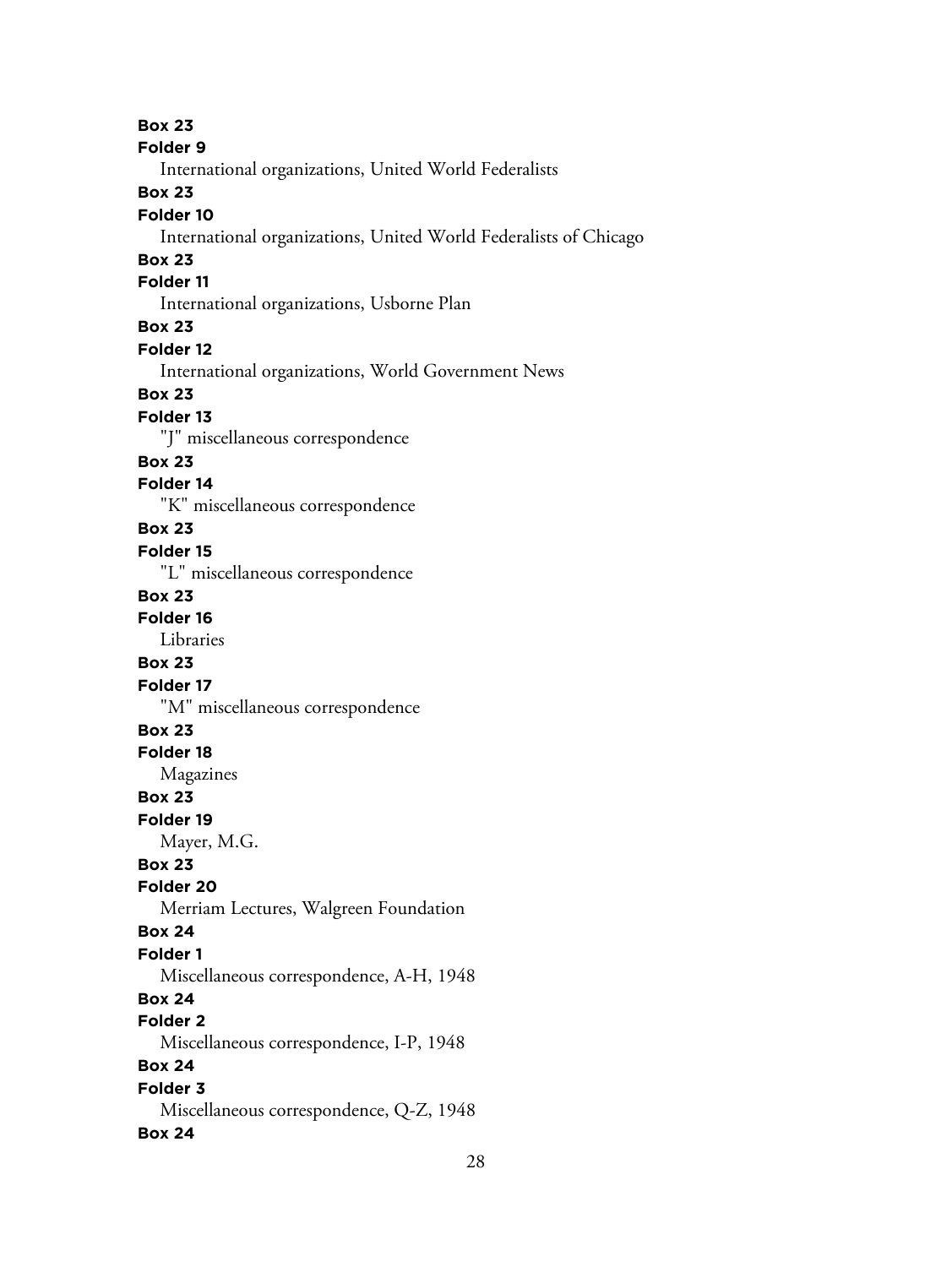**Folder 4** Miscellaneous correspondence, 1948 **Box 24 Folder 5** Miscellaneous correspondence, Old **Box 24 Folder 6** "Mc" miscellaneous correspondence **Box 24 Folder 7** McGraw-Hill Publishing Company **Box 24 Folder 8** "N" miscellaneous correspondence **Box 24 Folder 9** National Conference **Box 24 Folder 10** National Emergency Committee for Civilian Control of Atomic Energy **Box 24 Folder 11** National League of Women Voters **Box 24 Folder 12** National Liaison Committee on Atomic Energy **Box 24 Folder 13** New York Sun **Box 24 Folder 14** "O" miscellaneous correspondence **Box 24 Folder 15** One World or None **Box 24 Folder 16** Oram, Harold **Box 24 Folder 17** Owens Radio Contact **Box 24 Folder 18** "P" miscellaneous correspondence **Box 24 Folder 19**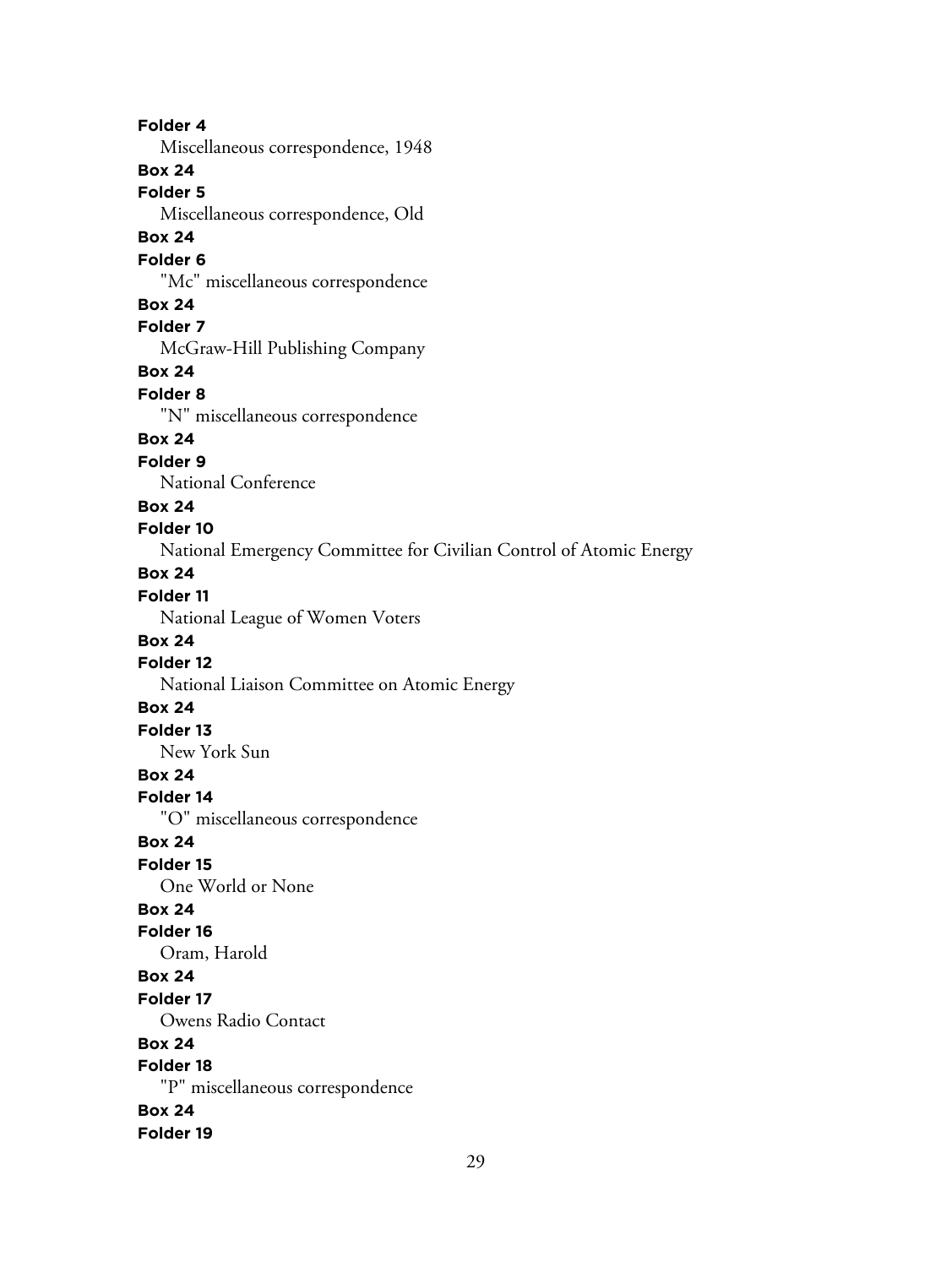Personnel **Box 24 Folder 20** Post War Council **Box 24 Folder 21** Printing bids **Box 24 Folder 22** Public Administration Clearing House **Box 24 Folder 23** "Q" miscellaneous correspondence **Box 24 Folder 24** "R" miscellaneous correspondence **Box 24 Folder 25** Readers' Digest **Box 24 Folder 26** Reports--Washington **Box 24 Folder 27** Rich, Joseph E. **Box 25 Folder 1** "S" miscellaneous correspondence **Box 25 Folder 2** Saturday Review of Literature **Box 25 Folder 3** Science Service **Box 25 Folder 4** Simpson correspondence, Washington **Box 25 Folder 5** Simpson's reports **Box 25 Folder 6** Szilard article, "Atomic Bombs and the Post War Position of the United States in the World", and correspondence **Box 25 Folder 7**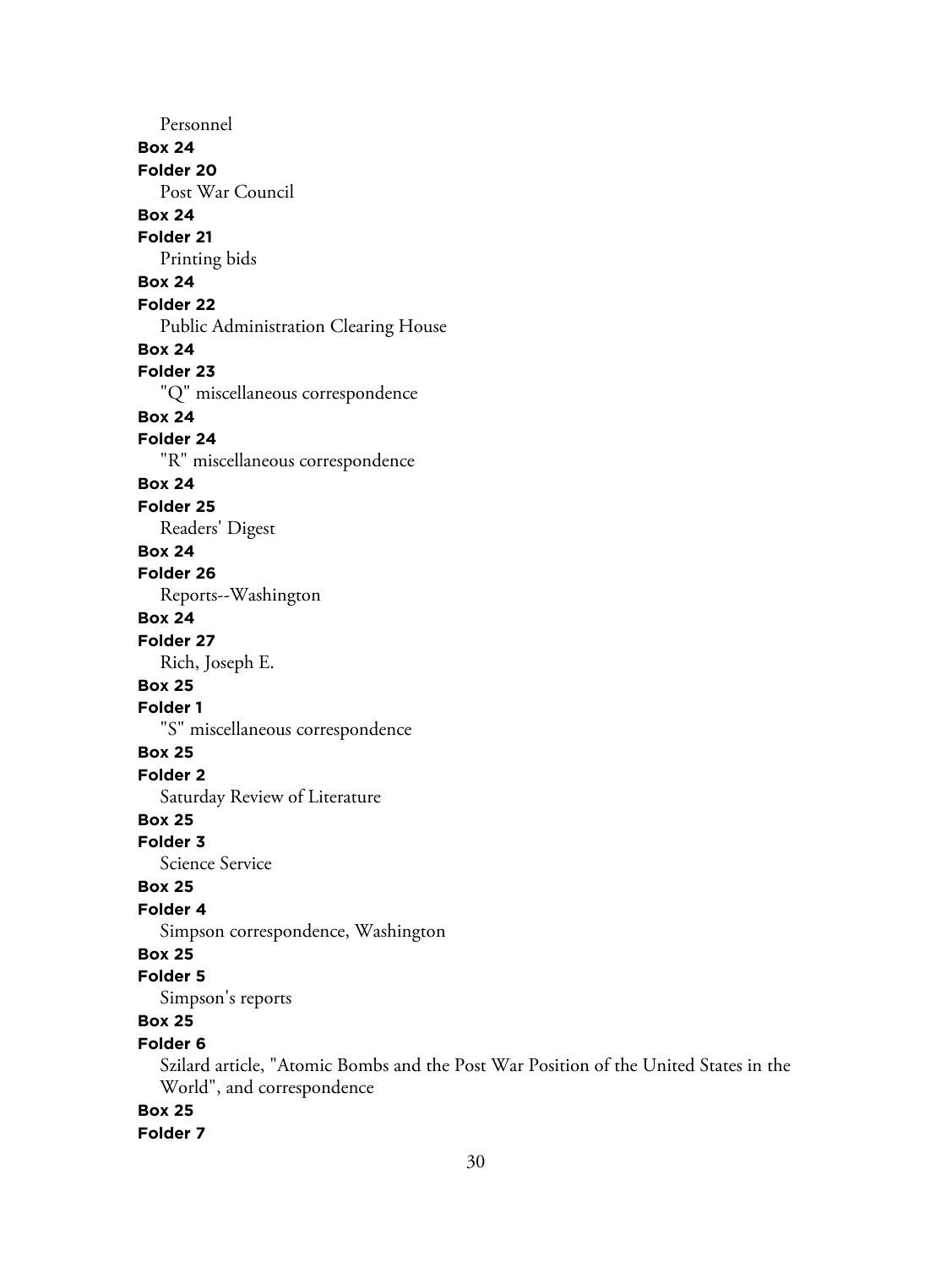"T" miscellaneous correspondence

### **Box 25**

**Folder 8**

Telegrams

# **Box 25**

# **Folder 9**

"U" miscellaneous correspondence

# **Box 25**

### **Folder 10**

United Nations Atomic Energy Commission

#### **Box 25**

#### **Folder 11**

United Nations Educational, Scientific, and Cultural Organization

# **Box 25**

### **Folder 12**

University of California

### **Box 25**

#### **Folder 13**

University of Chicago

#### **Box 25**

#### **Folder 14**

Urey

### **Box 25**

#### **Folder 15**

"V" miscellaneous correspondence

# **Box 25**

#### **Folder 16**

"W" miscellaneous correspondence

#### **Box 25**

#### **Folder 17**

We The People

### **Box 25**

#### **Folder 18**

"X-Y-Z" miscellaneous correspondence

# **Series III: Library of the ASC**

Series III, Library of the Atomic Scientists of Chicago, includes correspondence, scripts, nearprint material, etc. relating to work of the ASC.

**Box 26 Volume 1** Atomic Scientists of Chicago, August-September, 1945 **Box 26 Volume 2** Atomic Scientists of Chicago, October-November, 1945 **Box 26**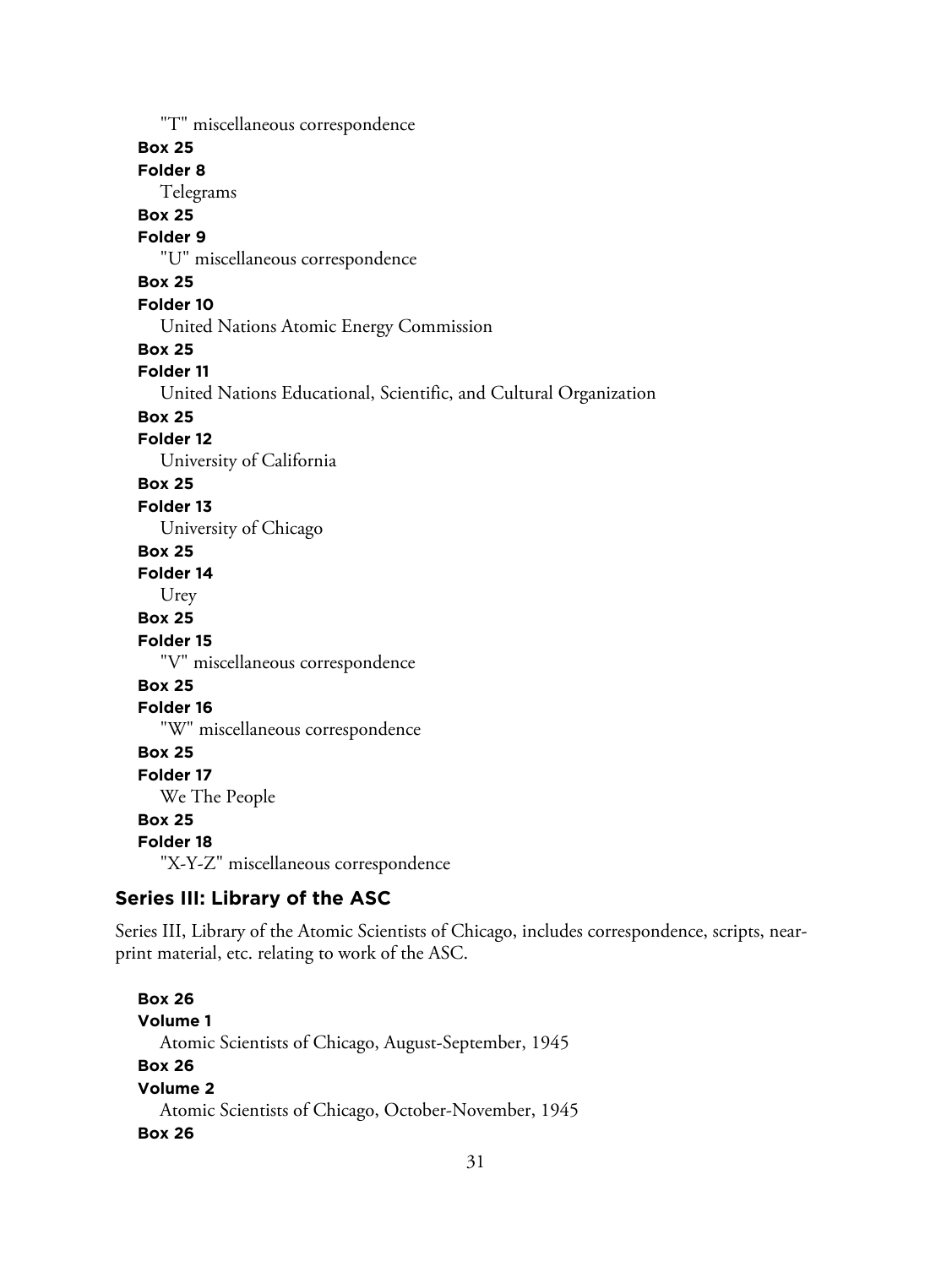**Volume 3** Atomic Scientists of Chicago, December, 1945; 1946 **Box 26 Volume 4** Atomic Scientists of Chicago, miscellaneous **Box 26 Volume 5** Federation of Atomic Scientists **Box 26 Volume 7** Miscellaneous Organizations **Box 26 Volume 8** Miscellaneous Organizations, Britain, Clinton, Los Alamos **Box 27 Volume 9** National Committee on Atomic Information **Box 27 Volume 10** Independent Citizen's Committee of the Arts, Sciences, and Professions **Box 27 Volume 11** Miscellaneous Independent Statements on Atomic Energy **Box 27 Volume 12** Lectures **Box 27 Volume 13** Radio broadcasts **Box 28 Volume 14** Letters **Box 28 Volume 15** Atomic Energy Conference at Chicago, September 19-20, 1945 **Box 28 Volume 16** Material from Congress **Box 28 Volume 17** McMahon Committee, hearings, digests, etc. **Box 28 Volume 18** United Nations organization **Box 28 Volume 19**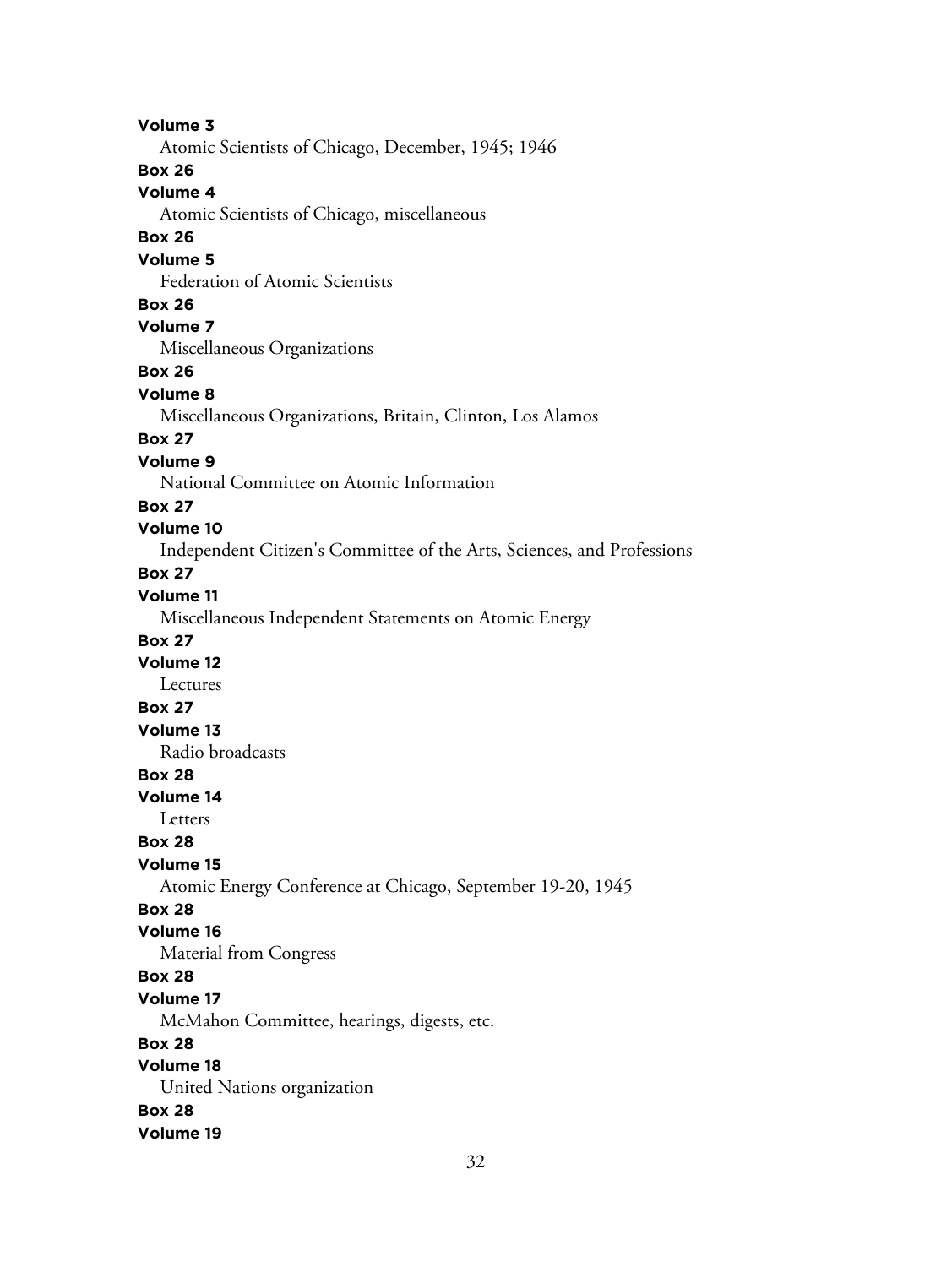#### Pictures

### **Series IV: Addenda**

The third series, Library of the ASC, consists of miscellaneous correspondence and printed material. Series IV, Addenda, has been arranged into four subseries that include Atomic Scientists of Chicago, University Office of Inquiry, Associated Scientific Groups, and Conferences. The addenda comprise the years 1945 to 1954, mostly of the periods 1945 to 1947, and with a scattering of 1954 papers, the bulk of which concern the Oppenheimer Case. Except for amplifying the atomic energy conferences, and the material on the Oppenheimer Case, the addenda appear to add little informational value to that contained in the other three series. A similarity of folder headings should enable the user to correlate Series IV with Series' I through III.

# **Subseries 1: Atomic Scientists of Chicago**

**Folder 1** Organization, general

**Box 29**

# **Folder 2**

**Box 29**

Organization, meetings

#### **Box 29**

#### **Folder 3**

Organization, committees

#### **Box 29**

#### **Folder 4**

Organization, membership and mailing lists

#### **Box 29**

#### **Folder 5**

Organization, information files (bibliography)

# **Box 29**

# **Folder 6**

Organization, information files (Kingdom, Frank, broadcasts, 10-16-45 to 4-4-46)

# **Box 29**

# **Folder 7**

Organization, information files (Military, political and social aspects of atomic energy -- I [American Association for the United Nations -- Dunn, Frederick S.])

# **Box 29**

### **Folder 8**

Organization, information files (Military, political and social aspects of atomic energy -- II [Einstein, Albert -- McCleery, William])

### **Box 29**

### **Folder 9**

Organization, information files (Military, political and social aspects of atomic energy -- III [Pfanstiehl, Alfred -- Weiss, Paul, and anonymous])

#### **Box 29**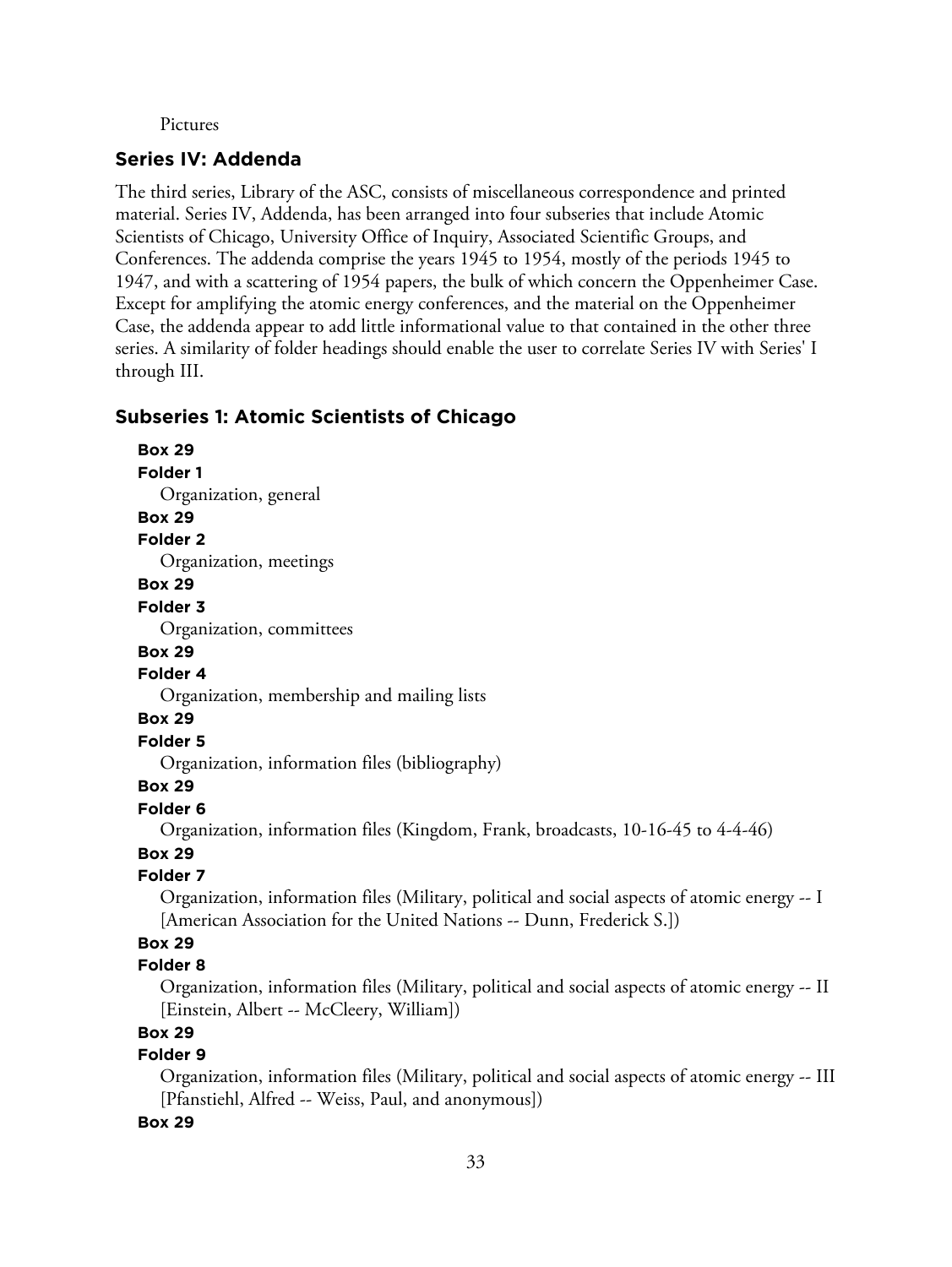#### **Folder 10**

Organization, information files (Polls on atomic energy questions)

# **Box 29**

# **Folder 11**

Organization, information files (Technical aspects of atomic energy, general)

# **Box 29**

### **Folder 12**

Organization, information files (Technical aspects of atomic energy, Smyth report)

### **Box 29**

# **Folder 13**

Organization, information files (United Nations and world government -- I (American Association for the United Nations -- Farmer, Fyke)

### **Box 29**

#### **Folder 14**

Organization, information files (United Nations and world government -- II (Primer for Peace, ed. By Norton Gerber for the Association of Oak Ridge Engineers and Scientists, and published by the Association of Scientists for Atomic Education)

#### **Box 30**

#### **Folder 1**

Organization, information files (U.S. Government, documents I [79th Congress, 1st session, bills and resolutions, S1717 to SR107/146])

#### **Box 30**

# **Folder 2**

Organization, information files (U.S. Government, documents II [79th Congress, 1st session, speeches by U.S. senators, Executive departments, miscellaneous documents]

# **Box 30**

# **Folder 3**

Organization, information files (legislative analyses and proposals)

### **Box 30**

#### **Folder 4**

Activities, Bulletin of Atomic Scientists of Chicago (editorial, layout and printing directions, draft articles and editorials, galley proofs and specimen copy)

#### **Box 30**

#### **Folder 5**

Activities, Bulletin of Atomic Scientists of Chicago (first issue, distribution of first issue, letters accompanying distribution of first issue, abstracts of responses on receipt of first issue)

# **Box 30**

#### **Folder 6**

Activities, proposals

# **Box 30**

#### **Folder 7**

Activities, Oppenheimer Case campaign

# **Box 30**

#### **Folder 8**

Activities, policy statements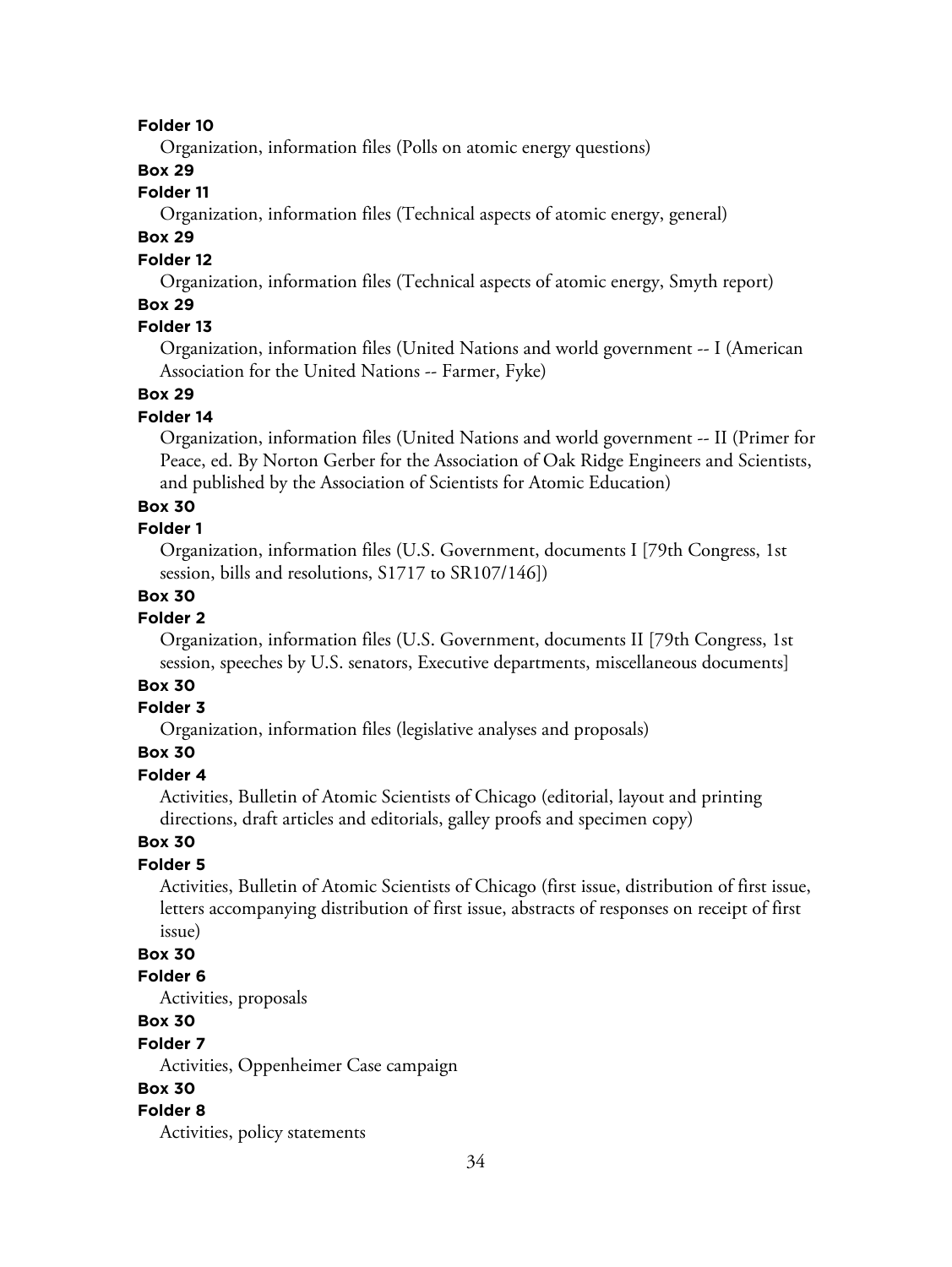**Folder 9**

Activities, press notices, press releases and press conferences

### **Box 30**

### **Folder 10**

Activities, legislative campaigns

# **Box 30**

#### **Folder 11**

Activities, membership polls

# **Box 30**

**Folder 12**

Correspondence, internal (A-Z by author)

#### **Box 31**

#### **Folder 1**

Correspondence, outgoing (A-Z by recipient)

### **Box 31**

### **Folder 2**

Correspondence, incoming (A-Z by sender)

# **Subseries 2: University Office of Inquiry**

### **Box 31**

### **Folder 3**

University Office of Inquiry into the Social Aspects of Atomic Energy, organization, activities

# **Box 31**

### **Folder 4**

University Office of Inquiry into the Social Aspects of Atomic Energy, internal correspondence (A-Z by author)

# **Box 31**

# **Folder 5**

University Office of Inquiry into the Social Aspects of Atomic Energy, outgoing correspondence (A-Z by recipient)

### **Box 31**

# **Folder 6**

University Office of Inquiry into the Social Aspects of Atomic Energy, incoming correspondence (A-Z by sender)

# **Subseries 3: Associated Scientific Groups**

# **Box 31**

### **Folder 7**

Atomic Science Groups, activities (Assn. Of Los Alamos Scientists, Cambridge Scientists, Manhattan District Scientists, New York Scientists, Oak Ridge Engineers and Scientists, Philadelphia Scientists, Committee for a National Science Foundation, Independent Citizens' Committee of the Arts, Sciences and Professions, Rocket Laboratory Group)

**Box 31**

### **Folder 8**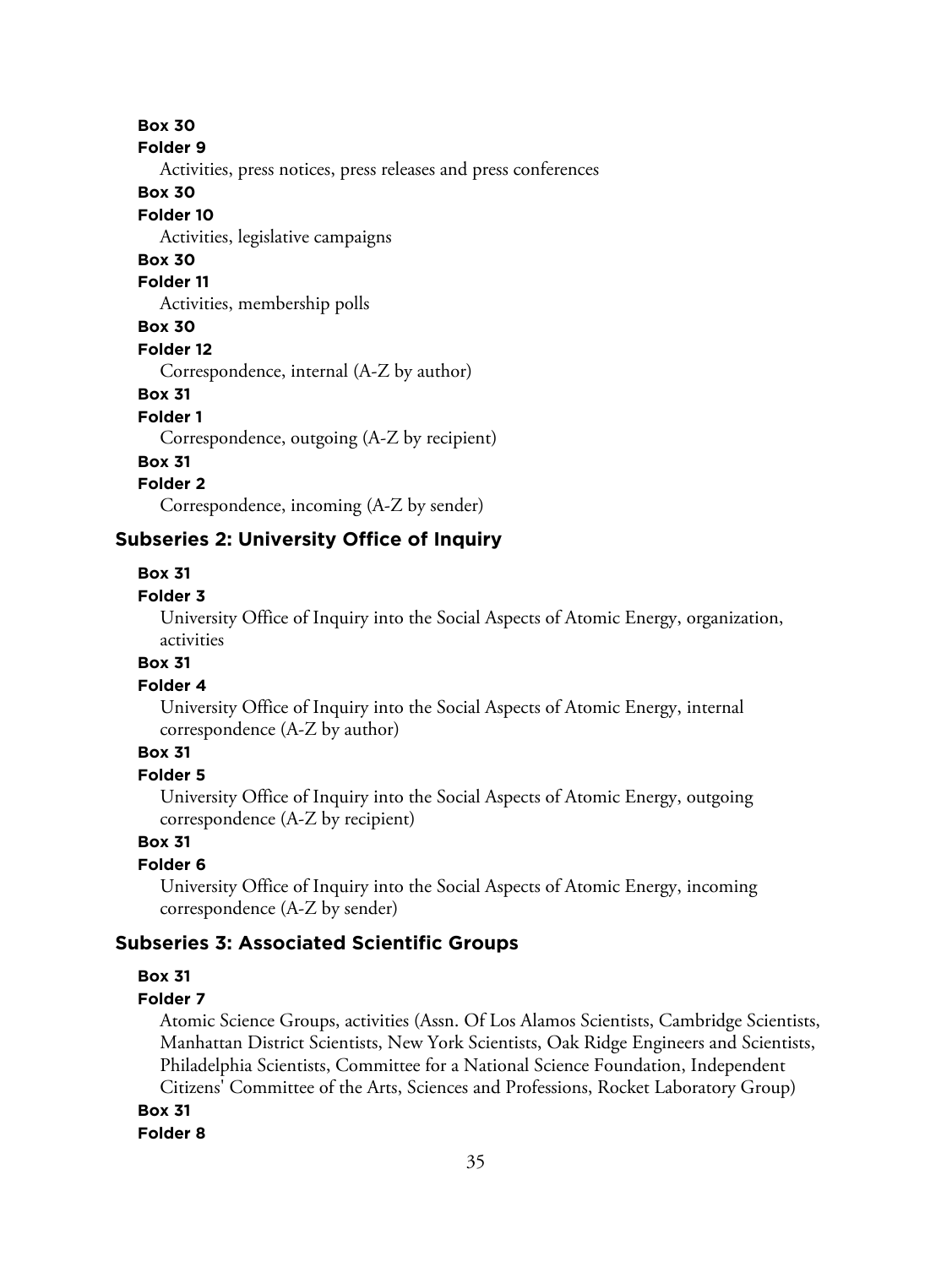Atomic Science Federations, activities (Federation of American Scientists)

# **Box 31**

# **Folder 9**

Atomic Science Federations, activities (Federation of Atomic Scientists)

# **Box 31**

# **Folder 10**

General Science Federations, activities (American Assn. for the Advancement of Science)

# **Box 31**

# **Folder 11**

General Science Federations, activities (National Academy of Sciences, Scientists' Committee on Loyalty Problems)

# **Box 31**

# **Folder 12**

Publications of Scientific Groups, occasional publications (Assn. of Oak Ridge Scientists at Clinton Laboratories, Oak Ridge Scientists, Northern California Assn. of Scientists, Carnegie Endowment for International Peace, Atomic Energy Committee)

# **Box 32**

# **Folder 1**

Publications of Scientific Groups, periodical publications

- American Association of Scientific Workers (May-June 1945)
- Association of Los Alamos Scientists (November 20, 1945-January 15, 1946)
- Association of Manhattan Project (District) Scientists (November 2, 1945; January 9, 1946)
- Association of Pasadena Scientists (January 15, 1946-February 12, 1946)
- Association of Philadelphia Scientists (November 13, 1945-December 18, 1945)
- Chicago Technical Societies Council (February 1946)

# **Box 32**

# **Folder 2**

Publications of Scientific Groups, periodical publications

- National Committee on Atomic Information (March 25, 1946-April 22, 1946)
- Oak Ridge Engineers and Scientists (January 13, 1946-February 12, 1946)

# **Box 32**

# **Folder 3**

Press releases of Atomic Science Groups (Assn. of Cambridge Scientists, Federation of Atomic Scientists, National Liaison Committee on Atomic Information)

# **Box 32**

# **Folder 4**

Correspondence of associated scientific groups, miscellaneous (A-Z by author)

# **Subseries 4: Conferences**

# **Box 32**

# **Folder 5**

Conferences on technical and social aspects of atomic energy, Atomic Energy Control Conference, Chicago, September 1945, participants, agenda, daily summaries of meetings

**Box 32**

# **Folder 6**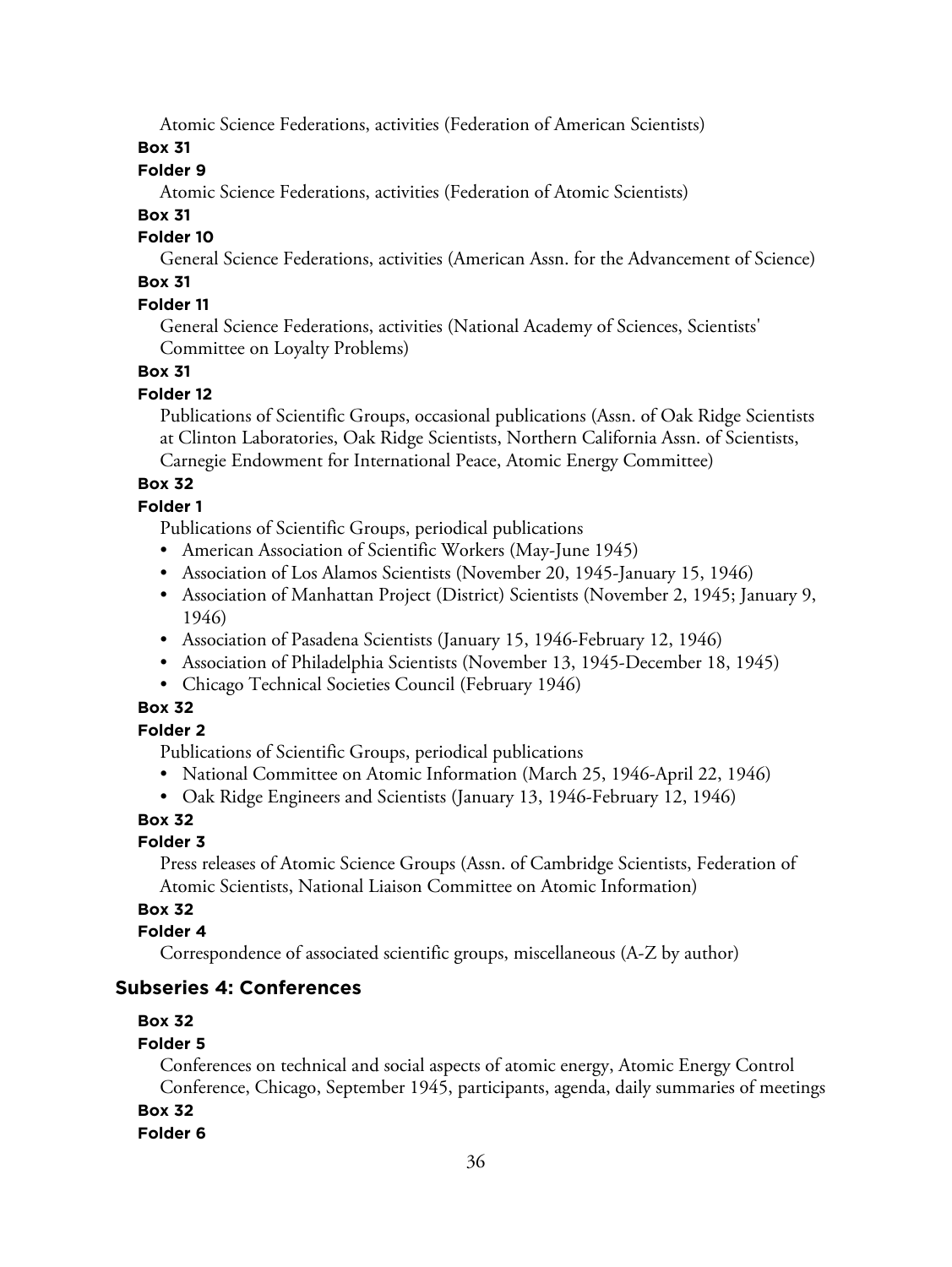Conferences, Atomic Energy Control Conference, Chicago, September 1945, proceedings, book I

# **Box 32**

### **Folder 7**

Conferences, Atomic Energy Control Conference, Chicago, September 1945, proceedings, book II

# **Box 32**

# **Folder 8**

Conferences, Atomic Energy Control Conference, Chicago, September 1945, collateral documents for discussion by the conference, memoranda and technical background papers for the conference

# **Box 32**

**Folder 9**

Conferences

- Atomic Energy Control Conference, New York, October 1945, list of participants
- Conference on Domestic Legislation, Chicago, December 1945, report of conference
- Conference on Problems of the Atomic Age, Chicago, February, 1946, program of conference
- Dublin Conference on World Peace, Dublin, N.H., October 1945, declaration of the conference, NYT, 10-17-45, correspondence on conference
- Informal Dinner on Atomic Energy, Mayflower Hotel, Washington, D.C., November 29, 1945, participants in the program, summary statement of the discussion
- Joint conference of the Carnegie Endowment for International Peace and the Federation of Atomic Scientists on the Problems of War and Peace in the Atomic Age, New York, January 1946, program of conference, proceedings
- Montreaux Conference, Montreaux, France, August 1947, Montreaux Declaration

# **Box 32**

# **Folder 10**

Conferences

- Rocky Mountain Conference on Atomic Energy, Denver, December 1945, agenda, findings and recommendations
- Rye Conference on Atomic Energy Control, Rye, New York, October 1945, agenda for discussion, resolution adopted at conference, press release from conference, correspondence relating to conference
- St. Louis Conference, St. Louis, Missouri, November 1945, background papers, correspondence, proposals and resolutions

# **Subseries 5: Lester Guttman Papers**

# **Box 33**

# **Folder 1**

ASC, general statement of purpose of scientists

# **Box 33**

# **Folder 2**

ASC, minutes of executive committee, 1948-1951, members of executive committee, 1949-1954

# **Box 33**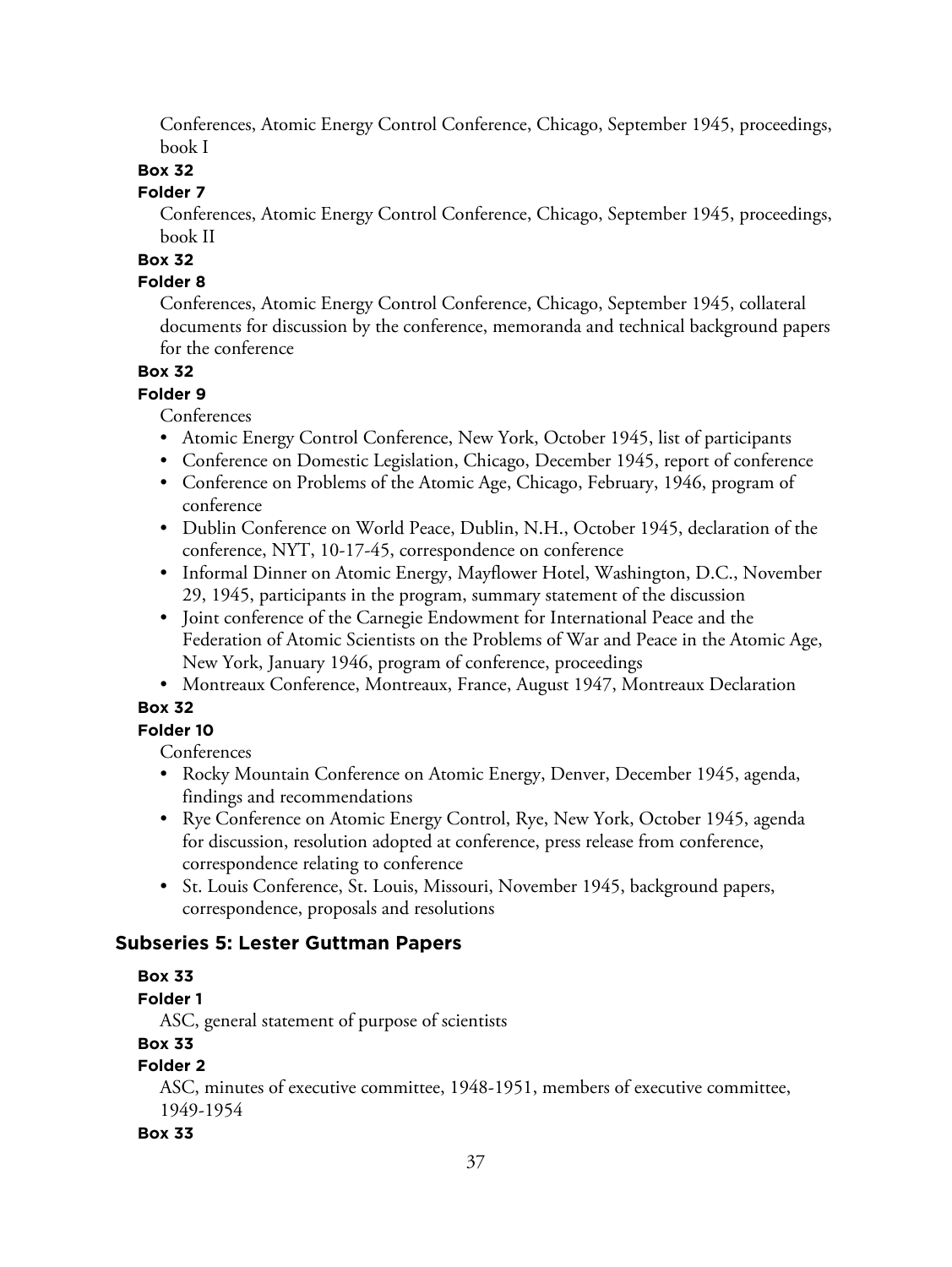### **Folder 3**

ASC, financial statements, 1947-1952

# **Box 33**

### **Folder 4**

ASC, memoranda and meeting notices, 1947-1953

### **Box 33**

#### **Folder 5**

ASC, press releases, 1948-1955

#### **Box 33**

#### **Folder 6**

ASC, appeal to president on nuclear disarmament, recommendations to AEC on security changes, 1948

#### **Box 33**

#### **Folder 7**

ASC, discussion papers, "An appropriate Role for Science in American Policy Making," "National Security in the Hydrogen Age," "Mobilization of Scientific Manpower," "Long Term Prospects for Essential Minerals"

#### **Box 33**

### **Folder 8**

ASC, misc. correspondence, 1948-1954

# **Box 33**

# **Folder 9**

ASC, correspondence, 1946-1949

#### **Box 33**

# **Folder 10**

ASC, L. Guttman notes

# **Box 33**

# **Folder 11**

ASC, material from various atomic scientists groups

# **Box 33**

### **Folder 12**

ASC, material from various sympathetic groups

### **Box 33**

# **Folder 13**

ASC, U.S. government documents

# **Box 33**

### **Folder 14**

ASC, misc. speeches, statements, and articles by government officials, scientists, and others, 1945-1955

# **Box 34**

# **Folder 1**

FAS, minutes of the council, 1947-1951, 1953-1954

# **Box 34**

### **Folder 2**

FAS, financial reports, membership lists, 1947-1954

#### **Box 34**